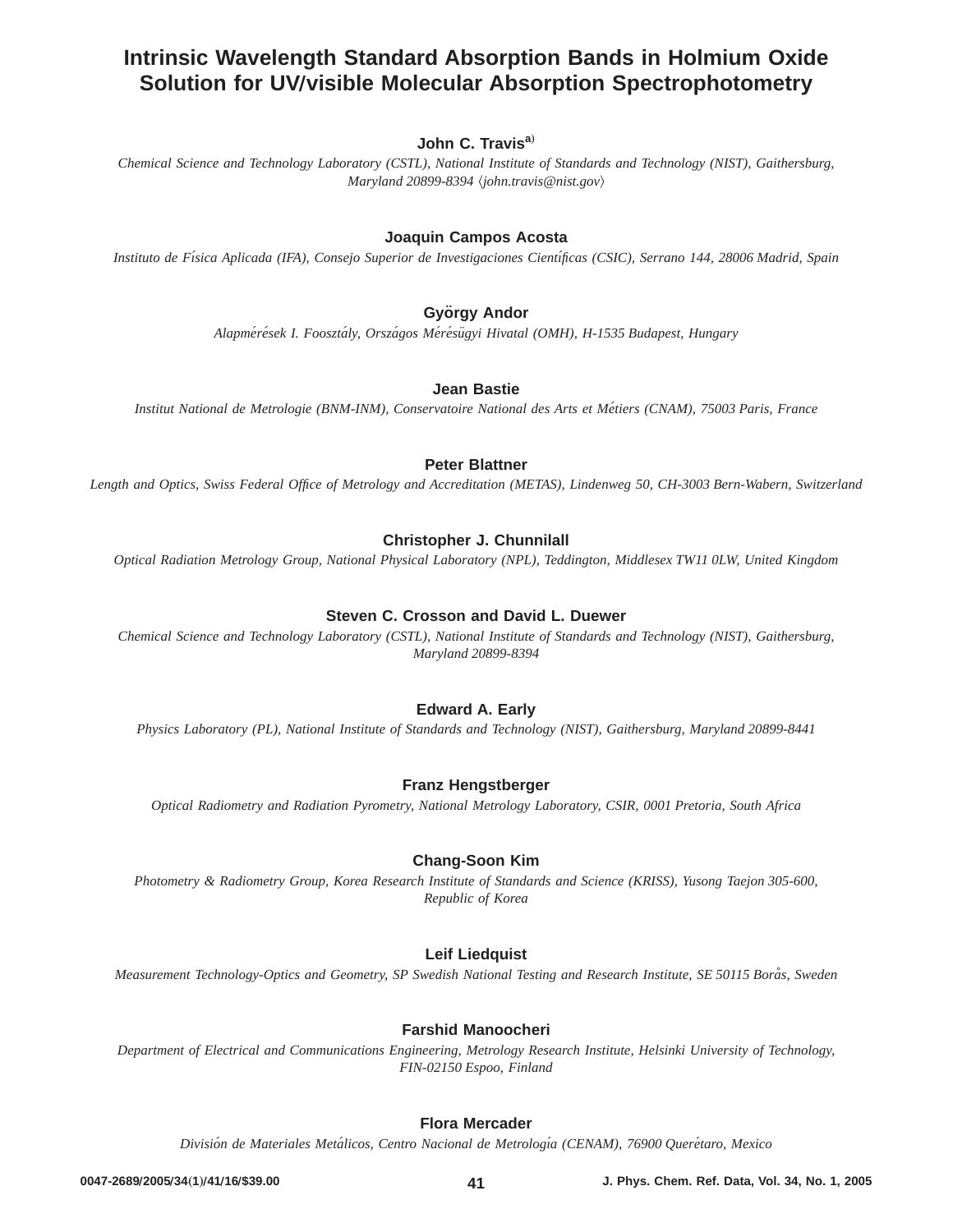## **42 TRAVIS ET AL.**

### **L. A. G. Monard**

*Optical Radiometry and Radiation Pyrometry, National Metrology Laboratory, CSIR, 0001 Pretoria, South Africa*

#### **Saulius Nevas**

*Department of Electrical and Communications Engineering, Metrology Research Institute, Helsinki University of Technology, FIN-02150 Espoo, Finland*

#### **Akihiro Mito**

*Time and Frequency Division, National Metrology Institute Of Japan (NMIJ), National Institute of Advanced Industrial Science and Technology (AIST), Ibaraki 305-8563, Japan*

#### **Morgan Nilsson**

*Biomedical Engineering Department C2--67, Karolinska University Hospital, Huddinge, SE-141 86 Stockholm, Sweden*

# **Mario Noël**

*Photometry & Radiometry Group, Institute for National Measurement Standards, National Research Council Canada, Ottawa, Ontario K1A 0R6, Canada*

### **Antonio Corróns Rodriguez**

*Instituto de Fı´sica Aplicada (IFA), Consejo Superior de Investigaciones Cientı´ficas (CSIC), Serrano 144, 28006 Madrid, Spain*

### **Arquı´medes Ruı´z**

*Area de Fisica, Centro Nacional de Metrologı´a (CENAM), Carretera a los Cue´s, 76240 Quere´taro, Mexico*

### **Alfred Schirmacher**

*Working Group 4.51 Spectrometry, Division 4 Optics, PTB Braunschweig, Bundesallee 100, DE-38116 Braunschweig, Germany*

#### **Melody V. Smith**

*Chemical Science and Technology Laboratory (CSTL), National Institute of Standards and Technology (NIST), Gaithersburg, Maryland 20899-8394*

### **Guillermo Valencia**

*Divisio´n de O´ ptica y Radiometrı´a, Centro Nacional de Metrologı´a (CENAM), 76900 Quere´taro, Mexico*

#### **Natasha van Tonder**

*Optical Radiometry and Radiation Pyrometry, National Metrology Laboratory, CSIR, 0001 Pretoria, South Africa*

#### **Joanne Zwinkels**

*Photometry & Radiometry Group, Institute for National Measurement Standards, National Research Council Canada, Ottawa, Ontario K1A 0R6, Canada*

(Received 30 June 2003; revised manuscript received 8 December 2003; accepted 29 December 2003; published online 17 March 2005)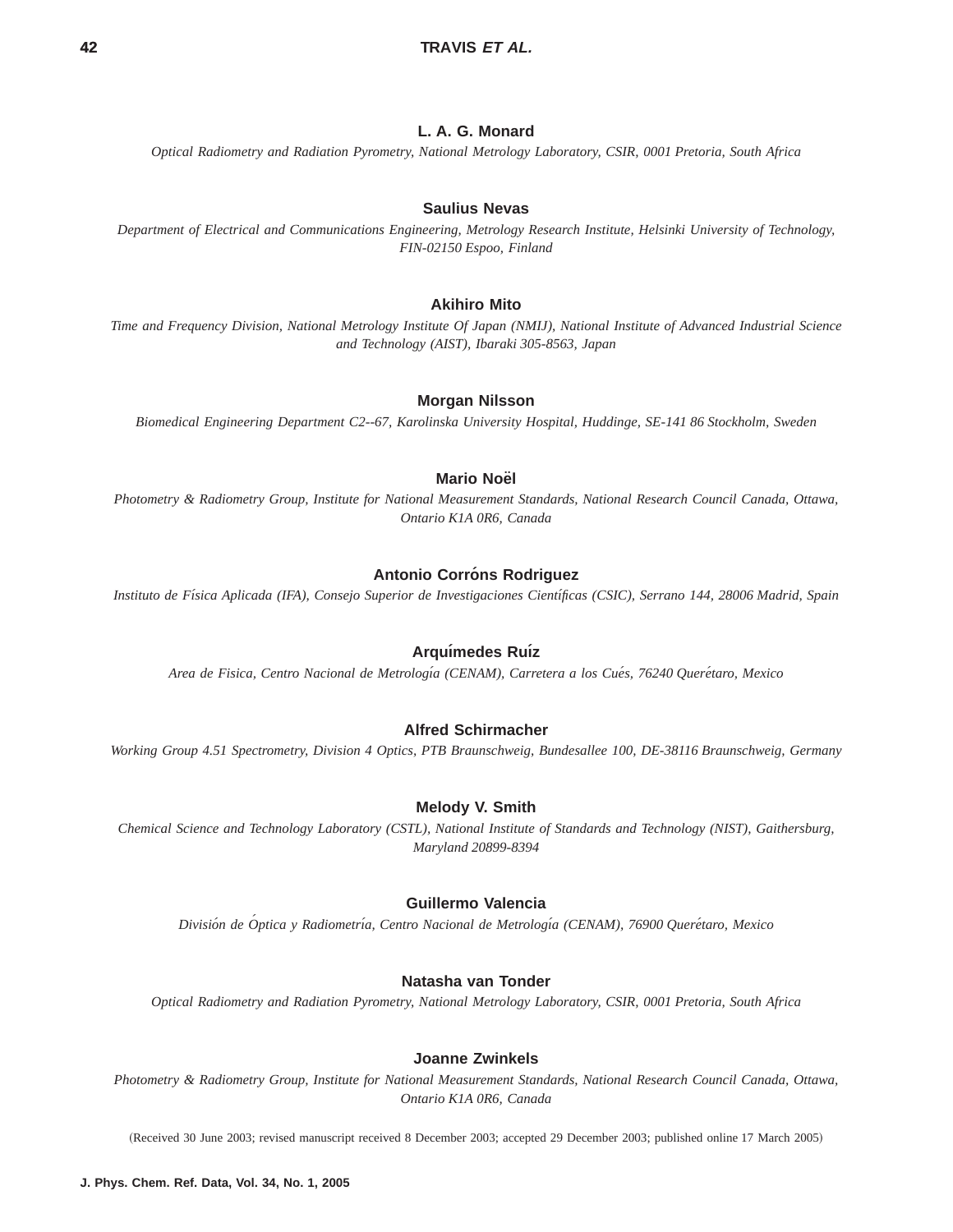The transmittance minima of 18 absorption bands of a solution of 40  $g/L$  holmium  $\alpha$  oxide in 10% (volume fraction) perchloric acid are certified as intrinsic traceable wavelength standards, by means of a multicenter measurement on material from a single source coupled with comparisons of a variety of preparations of the material evaluated on a single instrument. Fit-for-purpose artifact standards for the experimental calibration or validation of wavelength scales of chemical spectrophotometers can be carefully produced by end users themselves or by commercial standards producers. The intrinsic (data) standard confers traceability to the SI unit of length in place of costly transfer artifacts and repetitive calibration procedures. Certified values are provided for instrumental spectral bandwidths of 0.1–3.0 nm in 0.1 nm intervals, and information values are provided to a spectral bandwidth of 10 nm at wider intervals. Expanded uncertainties are typically less than  $\pm 0.1$  nm for certified band positions.  $\odot$  2005 by the U.S. Secretary of Com*merce on behalf of the United States. All rights reserved.* [DOI: 10.1063/1.1835331]

Key words: certified wavelengths; holmium oxide solution; intrinsic standards; molecular absorption; reference materials; spectral convolution; UV/visible spectrophotometry; wavelength standards.

# **Contents**

| $1_{-}$          |                                                                                                                                                                                                                                                                                                                                                                                                                                                             | 43 |
|------------------|-------------------------------------------------------------------------------------------------------------------------------------------------------------------------------------------------------------------------------------------------------------------------------------------------------------------------------------------------------------------------------------------------------------------------------------------------------------|----|
|                  |                                                                                                                                                                                                                                                                                                                                                                                                                                                             | 43 |
|                  |                                                                                                                                                                                                                                                                                                                                                                                                                                                             | 44 |
|                  | 1.3. Instrument Dependence                                                                                                                                                                                                                                                                                                                                                                                                                                  | 45 |
| 2.               |                                                                                                                                                                                                                                                                                                                                                                                                                                                             | 45 |
|                  | 2.1. Multicenter Value Assignment of Band                                                                                                                                                                                                                                                                                                                                                                                                                   |    |
|                  |                                                                                                                                                                                                                                                                                                                                                                                                                                                             | 45 |
|                  |                                                                                                                                                                                                                                                                                                                                                                                                                                                             | 45 |
|                  | 2.1.2. Measurement Conditions.                                                                                                                                                                                                                                                                                                                                                                                                                              | 45 |
|                  | 2.2. Supplemental Experiments.                                                                                                                                                                                                                                                                                                                                                                                                                              | 46 |
|                  | 2.2.1. Variation Within and Across SRM                                                                                                                                                                                                                                                                                                                                                                                                                      |    |
|                  | 2034 Preparations.                                                                                                                                                                                                                                                                                                                                                                                                                                          | 46 |
|                  | 2.2.2. Variation Across Sources                                                                                                                                                                                                                                                                                                                                                                                                                             | 46 |
|                  | 2.2.3. Temperature Dependence                                                                                                                                                                                                                                                                                                                                                                                                                               | 46 |
|                  | 2.2.4. Concentration Dependence                                                                                                                                                                                                                                                                                                                                                                                                                             | 46 |
| 3.               | Results and Discussion                                                                                                                                                                                                                                                                                                                                                                                                                                      | 47 |
|                  | 3.1. Consensus Band Positions.                                                                                                                                                                                                                                                                                                                                                                                                                              | 47 |
|                  | 3.2. Deviation from Consensus Values                                                                                                                                                                                                                                                                                                                                                                                                                        | 48 |
|                  |                                                                                                                                                                                                                                                                                                                                                                                                                                                             | 48 |
|                  | 3.4. Band Shape and Location Uncertainty                                                                                                                                                                                                                                                                                                                                                                                                                    | 49 |
|                  |                                                                                                                                                                                                                                                                                                                                                                                                                                                             | 49 |
|                  | 3.6. Variation Across Solution Preparations                                                                                                                                                                                                                                                                                                                                                                                                                 | 49 |
|                  |                                                                                                                                                                                                                                                                                                                                                                                                                                                             | 49 |
|                  | 3.8. Intrinsic Spectrum                                                                                                                                                                                                                                                                                                                                                                                                                                     | 49 |
|                  | 3.9. Interpolation by Theoretical Slit Function                                                                                                                                                                                                                                                                                                                                                                                                             |    |
|                  | Convolution                                                                                                                                                                                                                                                                                                                                                                                                                                                 | 50 |
| $\overline{4}$ . |                                                                                                                                                                                                                                                                                                                                                                                                                                                             | 55 |
| 5.               | Disclaimer                                                                                                                                                                                                                                                                                                                                                                                                                                                  | 55 |
| 6.               |                                                                                                                                                                                                                                                                                                                                                                                                                                                             | 55 |
|                  | <b>List of Tables</b>                                                                                                                                                                                                                                                                                                                                                                                                                                       |    |
| 1.               | Participant instruments and data supplied                                                                                                                                                                                                                                                                                                                                                                                                                   | 46 |
|                  | $\mathbf{T} \mathbf{T} = \mathbf{1} \cup \mathbf{1} \cup \mathbf{1} \cup \mathbf{1} \cup \mathbf{1} \cup \mathbf{1} \cup \mathbf{1} \cup \mathbf{1} \cup \mathbf{1} \cup \mathbf{1} \cup \mathbf{1} \cup \mathbf{1} \cup \mathbf{1} \cup \mathbf{1} \cup \mathbf{1} \cup \mathbf{1} \cup \mathbf{1} \cup \mathbf{1} \cup \mathbf{1} \cup \mathbf{1} \cup \mathbf{1} \cup \mathbf{1} \cup \mathbf{1} \cup \mathbf{1} \cup \mathbf{1} \cup \mathbf{1} \cup \$ |    |

| 2. Holmium oxide solution preparations other than |    |
|---------------------------------------------------|----|
|                                                   | 46 |

| 3. | Measured consensus band positions for three<br>spectral bandwidths (SBWs) | 47 |
|----|---------------------------------------------------------------------------|----|
| 4. | Locations of band minima as a function of SBW.                            | 51 |
|    | <b>List of Figures</b>                                                    |    |
| 1. | The transmittance spectrum of dilute acidic                               |    |
|    | holmium oxide solution at $0.1$ nm SBW $\ldots$                           | 44 |
| 2. | A comparison of the band positions as returned                            |    |
|    | by a single participating instrument with the                             |    |
|    | consensus mean values                                                     | 48 |
| 3. | "Single channel" (emission) spectra of the                                |    |
|    | deuterium $D_{\alpha}$ line at spectral slit width                        |    |
|    |                                                                           | 48 |
| 4. | Summary of temperature dependence data at an                              |    |
|    |                                                                           | 49 |
| 5. | Concentration dependence of the spectral                                  |    |
|    | position of the minimum of Band 1                                         | 50 |
| 6. | A portion of the 0.1 nm SBW spectrum and as                               |    |
|    | broadened by convolution of a triangle function                           |    |
|    | to 1, 3, 5, and 10 nm SBW values $\dots \dots \dots$                      | 50 |
| 7. | A graphical view of the computed SBW                                      |    |
|    | trajectories and their uncertainties, compared with                       |    |
|    | the experimental SSW results                                              | 54 |
|    |                                                                           |    |

### **1. Introduction**

The present work establishes the transmittance minima of 18 absorption bands of a solution of 40 g/L holmium oxide in 10% (volume fraction) perchloric acid as intrinsic wavelength standards, by means of an exhaustive multicenter measurement on material from a single source coupled with comparisons of a variety of preparations of the material evaluated on a single instrument. The wavelength location of each absorption band minimum is a fundamental property of the ideal absorption spectrum of the solution, in the absence of instrumental broadening.

#### **1.1. Background**

Dilute holmium oxide solutions permanently sealed into fused silica cuvettes have been widely adopted as reference

a)Electronic mail: john.travis@nist.gov

<sup>© 2005</sup> by the U.S. Secretary of Commerce on behalf of the United States. All rights reserved.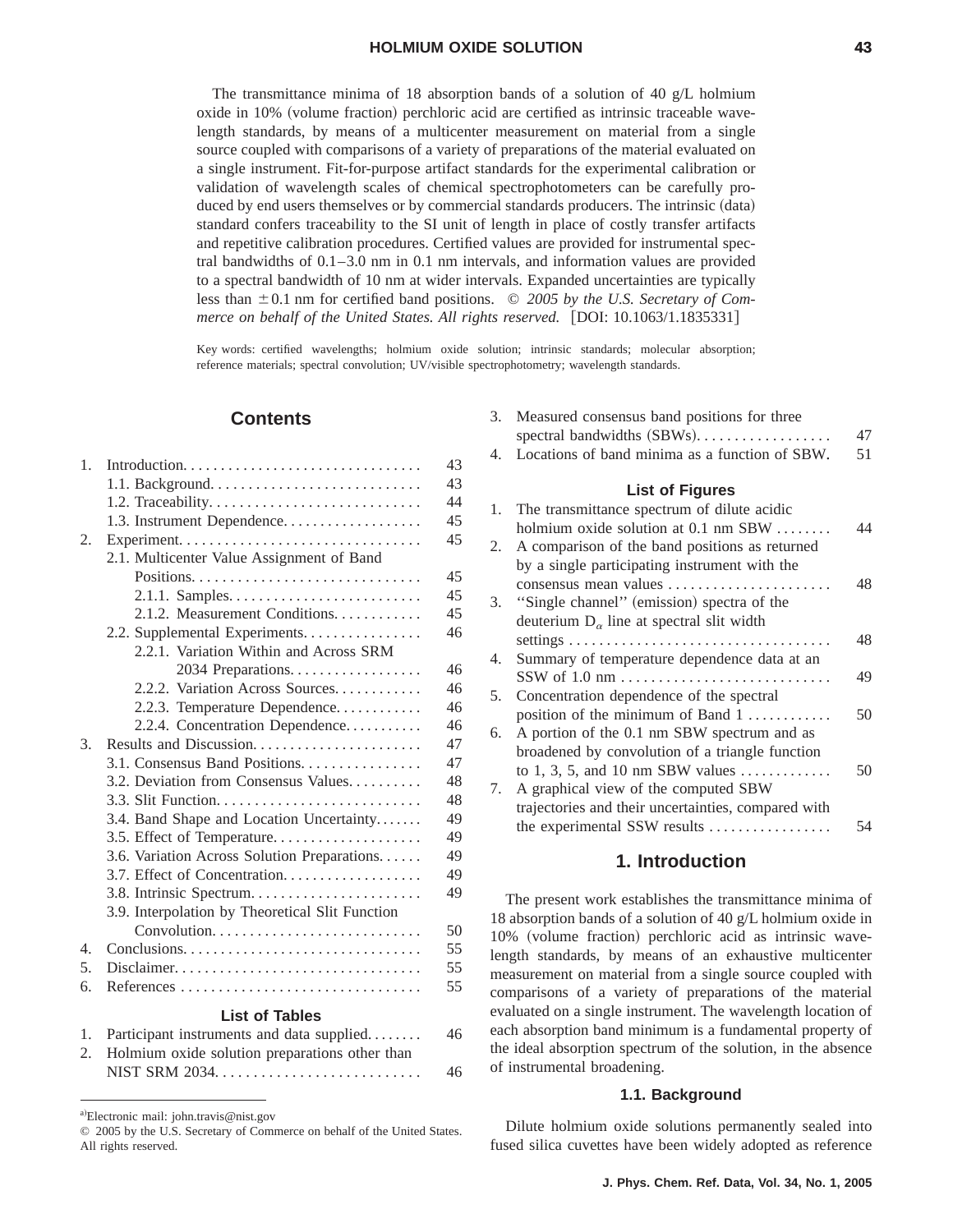

FIG. 1. The transmittance spectrum of dilute acidic holmium oxide solution at 0.1 nm SBW, identifying the absorption bands evaluated here as intrinsic wavelength standards.

materials for calibration or validation of the wavelength scale in chemical spectrophotometry. $1-5$  The methods and procedures used in the initial development and study of National Bureau of Standards (NBS) Standard Reference Material (SRM) 2034 have been described in detail previously by Weidner *et al.*<sup>1</sup> and in NBS Special Publication 260-102.<sup>2</sup> Holmium is postulated to exist as the aquo ion of the general formula  $Ho(H_2O)^{3+}_{n}$  (or  $Ho_{aq}^{3+}$ ) when  $Ho_2O_3$  is dissolved in aqueous perchloric acid.<sup>6,7</sup> The expression "holmium oxide solution'' and the spectral band positions reported in this work refer to this chemical species, known also as ''holmium perchlorate solution.'' 4,5 The aqueous perchloric acid solvent was used from the beginning by NBS (now the National Institute of Standards and Technology, or NIST) since the coordination of the resulting  $\text{Ho}_{\text{aq}}^{3+}$  is relatively stable to changes in temperature and concentration.<sup>1,8</sup> The 14 certified bands of SRM 2034 (and a number of previously uncertified bands) in the spectral range from 240 to 650 nm are due to absorption of incident radiation by  $\text{Ho}_{aq}^{3+}$ . The spectrum of the holmium oxide solution is shown in Fig. 1, with the NIST-certified bands identified by number. A few additional bands identified by letters are candidates for certification based on a prior study.<sup>9</sup> Term assignments corresponding to the absorption bands may be found in the literature.<sup>10</sup>

The true location of the wavelength of a transmittance band minimum of a holmium oxide solution wavelength standard of a controlled composition is a spectroscopic property that should remain constant as long as the solution is chemically stable. If there is a significant change in the chemical composition of the material, however,  $\text{Ho}_{aq}^{3+}$  may form complexes that have different spectral characteristics. Absorption bands that show abnormal variations in response to the environment of rare earth ions are designated as "hypersensitive." <sup>11</sup> For  $Ho_{aq}^{3+}$ , this designation is applied particularly to the  ${}^{5}I_{8} \rightarrow {}^{5}G_{6}$ ,  ${}^{5}F_{1}$  absorption band (Band 10 in Fig. 1)<sup>11,12</sup> and, to a lesser extent, to the  ${}^{5}I_{8} \rightarrow {}^{5}G_{5}$  (Band 9) and  ${}^{5}I_{8} \rightarrow {}^{5}F_{5}$  (Band 14) bands.<sup>13</sup>

Wavelength accuracy requirements for chemical analysis may be inferred from the Pharmacopeial literature. For calibration with a transmission wavelength standard, the Japanese Pharmacopoeia specifies an accuracy of  $\pm 0.5$  nm.<sup>14</sup> The British and European Pharmacopoeias require an accuracy of  $\pm 1.0$  nm in the ultraviolet (UV) and  $\pm 3.0$  nm in the visible spectral region. $4.5$  Other Pharmacopoeias suggest that analyte band maxima should be found experimentally to be within  $\pm 1$  nm<sup>3</sup> or  $\pm 2$  nm<sup>15</sup> of the value specified in the monograph.

In addition to the holmium oxide solution considered here, other materials utilized as wavelength standards in transmittance may be found by similar studies to provide intrinsic wavelength standard absorption bands. Several alternative wavelength standards provide coverage to both shorter and longer wavelengths than the holmium oxide solution. The most widely used artifact wavelength standards in transmittance are based upon various rare earth species in solution or in glass or crystalline matrices. These include holmium glass, $15,16$  didymium glass, $3,17$  a solution containing holmium and neodymium,  $18$  a proprietary rare earth solution,  $19$  and two proprietary rare earth-doped crystals.20 Samples of the crystalline material known as the ''Nelson standard'' were made available to willing participants in the present study, and the results of that study will be published separately.

#### **1.2. Traceability**

Assertion of traceability of a measurement to the meter (metre) requires "an unbroken chain of comparisons all having stated uncertainties'' relating the measurement to ''stated references."<sup>21</sup> For the certified band positions reported here, the stated references are atomic spectral lines widely regarded as traceable to the meter, and the evaluation of the uncertainties is supported by the large number of instruments and participants employed in the comparison of these references to the holmium oxide solution band positions.

Recent studies<sup>9,22,23</sup> suggest the possibility that certain band positions for holmium oxide solutions meeting carefully prescribed specifications could be assigned intrinsic values with uncertainties considered fit-for-purpose for many chemical measurements. The study reported here of solutions obtained from a variety of sources supports the intrinsic nature of the certified values for a limited range of holmium oxide concentration.

Artifact standards for the experimental calibration or validation of wavelength scales may thus be carefully produced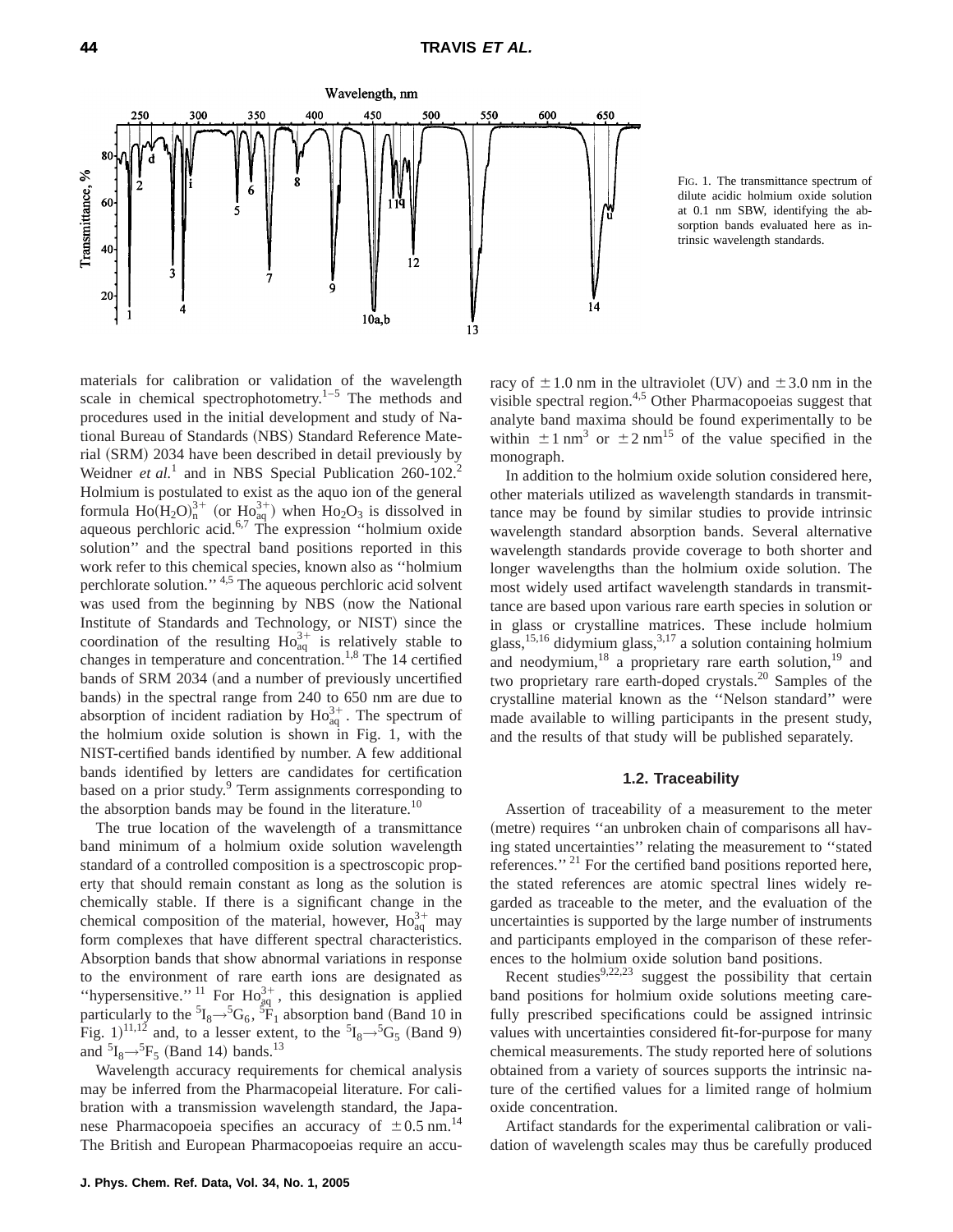by end users themselves or by commercial standards producers, with traceability to the Système International d'Unités (International System of Units, or SI) conferred by the intrinsic (data) standard reported here in lieu of costly batchcertified transfer artifacts and repetitive traceable calibration procedures.

#### **1.3. Instrument Dependence**

Throughout this discussion, the term ''spectral slit width'' (SSW) is used to denote the intended full width at half maximum (FWHM) of the slit function of an instrument (or the product of the physical slit width and the reciprocal linear dispersion),<sup>24</sup> and the term "spectral bandwidth" (SBW) is used to denote the measured realization of the same quantity. The instrumental SBW is equivalent to the ''resolution'' as the term is used in the International Vocabulary of Basic and General Terms in Metrology (VIM).<sup>21</sup>

The bands of the holmium oxide solution are unresolved collections of transitions that form asymmetric features subject to changes in the apparent position of the band minimum when recorded by an instrument whose SBW is significant with respect to the spectral width of the absorption band. Experimental SBW values for this study range from 0.1 nm (negligible with respect to the narrowest spectral band of the native spectrum) to the relatively significant value of 3.0 nm.

The native  $(intrinsic)$  spectrum of the solution  $(taken to be$ revealed by the 0.1 nm spectral acquisitions) is convolved with an idealized triangular theoretical slit function to interpolate band positions smoothly between measured values. The resulting band locations given here may thus be used to calibrate instruments of SBW between 0.1 and 3.0 nm against certified, traceable values. Information values are given by theoretical extrapolation for SBWs from 3.0 to 10.0 nm.

# **2. Experiment**

# **2.1. Multicenter Value Assignment of Band Positions**

#### **2.1.1. Samples**

One sample of the 2002 production series of NIST SRM 2034 was sent to each participant. For this series, a new 2 L solution was prepared by dissolving 80 g  $Ho_2O_3$  in deionized water and 200 mL high-purity perchloric acid. The dissolution was facilitated by moderate heat (below boiling) on a hot plate. The solution was covered and maintained overnight at room temperature, and was then diluted to calibrated volume with deionized water. The final aqueous solution contained 40 g/L  $Ho<sub>2</sub>O<sub>3</sub>$  in 10% (volume fraction)  $HClO<sub>4</sub>$ .

The 99.99% pure holmium oxide, lot number Ho-0-4-007, was obtained in a prior year from Research Chemicals, Division of Nucor Corp., Phoenix, AZ. The perchloric acid was the NIST high-purity solution prepared by sub-boiling distillation.<sup>25</sup> The de-ionized water was from the NIST Advanced Chemical Sciences Laboratory pure water system. Both the water and acid were checked spectrophotometrically for their UV absorption properties prior to use.

The fused-silica cuvettes of optical quality were tested for fluorescence with a hand-held source of ultraviolet light. The square cuvette has a nominal 10 mm pathlength and a fusedsilica tubular end. One pair of opposing faces is transparent and the other pair of opposing faces is frosted. Cuvettes were filled using an automatic pipette, with approximately 3.5 mL per cuvette. Caps to be glued over the sealed-off necks of the cuvettes were machined from black Delrin in the NIST Fabrication Technology Division, using a numerically controlled mill. The hinged wooden box made to specifications for storing SRM 2034 contains a routed slot inside with foam and felt inserts to protect the cuvette.

#### **2.1.2. Measurement Conditions**

The nominal measurement protocol followed that of the earlier studies,  $9.22$  except for the sample identity and allowances made for instrumental idiosyncrasies. Optimal fulfillment of the protocol called for replicate measurements on separate days of the full spectrum from 230 to 680 nm at a sampling interval of 0.1 nm, and for SBWs of 0.1, 1.0, and 3.0 nm. Wavelength calibration data were to be furnished by means of spectral scans of appropriate calibration lamps or as functional bias correction equations. Acceptable variations included partial scans covering band tips, final measured values of band positions, and alternative SBWs within the range of 0.1–3.0 nm. Optimal sample temperature was  $25^{\circ}$ C, but participants were asked to report the actual temperature rather than attempt to control the temperature, due to the known low dependence of band position on temperature.<sup>1,2</sup> The instruments used and the data furnished are summarized in Table 1.

Positions were sought for the bands identified in Fig. 1 by numbers or letters, following the nomenclature of Ref. 1. The numbered bands have been certified in NIST SRM 2034 since 1985, and the lettered bands represent further possibilities (with some eliminated by the earlier study<sup>9</sup>). In spite of the 0.1 nm data interval, band positions were estimated to the nearest 0.01 nm by peak-location algorithms. Prior study has revealed the relative robustness of computer peak location with respect to the details of the algorithm.<sup>9</sup> NIST/Chemical Science and Technology Laboratory (CSTL) peak locations represent the minimum of a cubic polynomial fit to the minimum data point of a given band and the two nearest neighbors on each side. Table 1 indicates whether full spectra, region-of-interest scans (of the band tips), or calibrated band locations were furnished. If spectral scans and band positions were both furnished, the furnished band positions were used in the data analysis. If calibrated full or partial spectral scans were furnished without band position estimates, the NIST/ CSTL five-point cubic peak location algorithm was used.

Two sets of spectra from the earlier study were obtained on instruments different from those the participants employed in the current study. After demonstrating that there were no location differences between NIST SRM 2034 Se-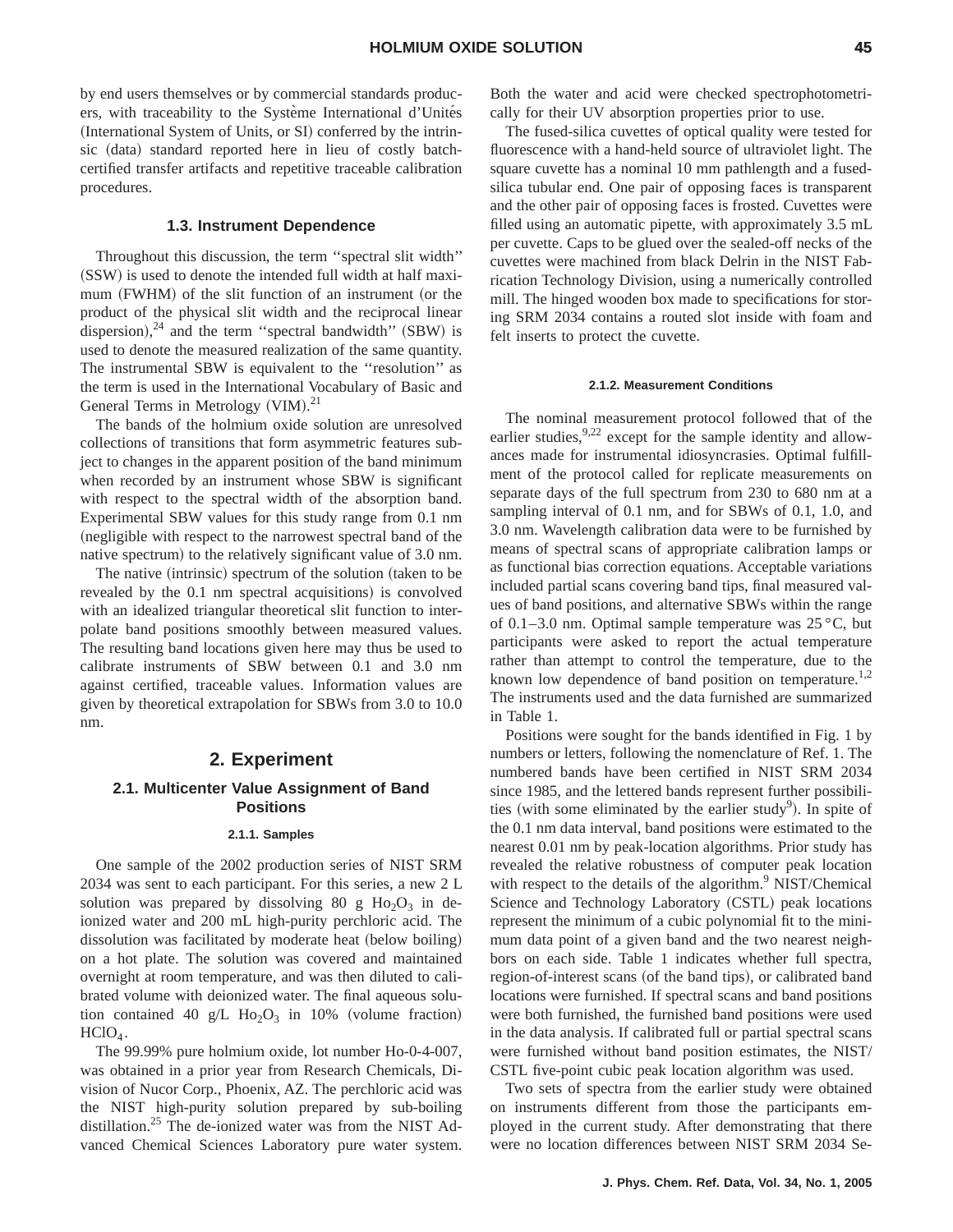TABLE 1. Participant instruments and data supplied

| Country           | Lab          | Device <sup>a</sup> | SSW/nm       | Data <sup>1</sup> |
|-------------------|--------------|---------------------|--------------|-------------------|
| Canada            | <b>NRC</b>   | L900                | 0.1, 1, 3    | S, P              |
| Canada            | <b>NRC</b>   | L19                 | 0.1, 1, 3    | S, P              |
| Finland           | <b>HUT</b>   | L900                | 0.1, 1, 3, 5 | S                 |
| France            | <b>CNAM</b>  | PB <sup>b</sup>     | 0.1          | P                 |
| Germany           | <b>PTB</b>   | PB <sup>c</sup>     | 0.1, 1, 3    | P                 |
| Hungary           | <b>OMH</b>   | PB <sup>d</sup>     | 0.3, 1, 3    | R                 |
| Japan             | <b>NMIJ</b>  | C <sub>500</sub>    | 0.1, 1, 3    | S                 |
| Japan             | <b>NMIJ</b>  | U3410               | 0.1, 1, 3    | S                 |
| Mexico            | <b>CENAM</b> | L19                 | 0.1, 1, 3    | P                 |
| Mexico            | <b>CENAM</b> | C <sub>5e</sub>     | 0.1, 1, 3    | P                 |
| Republic of Korea | <b>KRISS</b> | C <sub>5e</sub>     | 0.1, 1, 3    | S, P              |
| South Africa      | <b>CSIR</b>  | PB <sup>e</sup>     | 2,4          | R, P              |
| Spain             | <b>CSIC</b>  | L900                | 0.1, 1, 3    | S                 |
| Spain             | <b>CSIC</b>  | L9                  | 0.1, 1, 3    | S                 |
| Sweden            | <b>SP</b>    | L900                | 0.1, 1, 3    | R, S, P           |
| Sweden            | <b>KUS</b>   | C <sub>4</sub> 00   | 0.1, 1, 3, 5 | S                 |
| Switzerland       | <b>METAS</b> | PB <sup>f</sup>     | 1            | R, P              |
| United Kingdom    | <b>NPL</b>   | C <sub>5e</sub>     | 0.1, 1, 3    | S                 |
| <b>USA</b>        | <b>CSTL</b>  | L900                | 0.1, 1, 3    | S                 |
| <b>USA</b>        | <b>CSTL</b>  | PR <sup>g</sup>     | 0.8          | R                 |
| <b>USA</b>        | PI.          | C <sub>5e</sub>     | 0.1, 1, 3, 5 | S                 |
| USA               | PI.          | PB <sup>h</sup>     | 1.5, 3.0     | R                 |
|                   |              |                     |              |                   |

<sup>a</sup>C5=Varian Cary 5, C5e=Varian Cary 5e, C400=Varian Cary 400, C500=Varian Cary 500, L9=PerkinElmer Lambda 9, L19=PerkinElmer Lambda 19, L900=PerkinElmer Lambda 900, PB=Purpose built,  $U3410=Hitachi U3410.$ 

<sup>b</sup>Reference Spectrophotometer based on 1.5 m  $f/12$  monochromator with holographic 2000/mm grating.

c Reference spectrophotometer based on 0.6 m Jobin Yvon HRD1 single-pass double monochromator.

d Reference spectrophotometer based on Hillger–Watts double-grating monochromator.

e Spectroradiometer based on Jobin von H10D double monochromator.

<sup>f</sup>Reference spectrophotometer based on  $f/5.6$  Jobin Yvon HR 640 monochromator.

g Reference spectrophotometer based on 1 m McPherson 2061 monochromator.

hReference spectrophotometer based on 1 m McPherson 2051 monochromator.

 ${}^{i}S$ =full spectral scan; R=region-of-interest scan about bands; P=band positions.

ries 02 and Series 99 materials (see below), these data were added to the current study (identified as two "L19" instruments in Table 1).

### **2.2. Supplemental Experiments**

Supplemental studies were performed at NIST to establish the robustness of the values assigned to a single sample batch with respect to material properties and to temperature. The instrument used for all of these studies was the NIST/ CSTL PerkinElmer 900 spectrophotometer. Except for the temperature dependence experiment, the temperature was controlled to  $25 \pm 0.2$  °C in all cases. In all cases, replicate spectra were acquired for each sample, with removal and replacement of the sample in the instrument between runs. An SSW of 1.0 nm was employed, and band positions were extracted with the NIST/CSTL five-point cubic algorithm.

#### **2.2.1. Variation Within and Across SRM 2034 Preparations**

Eight samples of NIST SRM 2034 (Series 02) were chosen randomly to determine the variability of band position within a single material preparation. To study the same variability across different preparations of SRM 2034, spectra were acquired for at least one sample retained by NIST/ CSTL for each year in which SRM 2034 has been produced since the introduction of the material in 1985. Samples included all series produced prior to 2002, designated by the last two digits of the production year with a letter appended to delineate separate batches: 85a, 85b, 86, 88, 91, 94, 95, 96, 98, 99, and 01. A sample from Series 02 was included as both a participant and a control for each run required using the nine-position sample carrousel.

#### **2.2.2. Variation Across Sources**

Six samples of dilute, acidic holmium oxide solution were obtained from sources other than NIST, for comparison with the NIST SRM 2034 Series 02 sample (Table 2). Spectra of these samples were run following the protocol for all three bandwidths. Spectra were furnished by NPL for a control sample containing dilute holmium oxide and an additional rare earth oxide.

#### **2.2.3. Temperature Dependence**

Replicate scans for sample temperatures from 25 to 45 °C in 5 °C increments were acquired by using two samples of  $SRM$  2034 (02) in the temperature-controlled sample carrousel of the NIST/CSTL instrument. The range was limited to temperatures above ambient by malfunction of the cooling element. Data were acquired for both 0.1 and 1.0 nm SBWs.

#### **2.2.4. Concentration Dependence**

The dependence of band position on holmium oxide concentration was studied using samples of nominal 10, 20, 35, 40, and 60 g/L holmium oxide in solution. Samples at the

TABLE 2. Holmium oxide solution preparations other than NIST SRM 2034

| Source                        | Designation                  | SSW/nm                           | Date |
|-------------------------------|------------------------------|----------------------------------|------|
| Perkin-Elmer                  | C <sub>005</sub> -0403       | 0.1, 0.25, 0.5, 1, 2, 3          | 1991 |
| Merck KGaA                    | UV/vis Standard $6(1.08166)$ | 0.1, 0.25, 0.5, 1, 2, 3          | 1996 |
| Starna Cells, Inc.            | RM-HL                        | 0.1, 0.25, 0.5, 1, 1.5, 2, 3     | 2002 |
| Slovak Institute of Metrology | CRM J01                      | 0.1, 0.2, 0.5, 1, 2, 3, 4, 5, 11 | 1999 |
| Stranaska, LLC                | <b>CRM 100</b>               | 0.1, 0.25, 0.5, 1, 2, 3          | 2002 |
| <b>CENAM</b>                  | <b>CRM</b> 41-e              | 0.1, 1, 3                        | 2000 |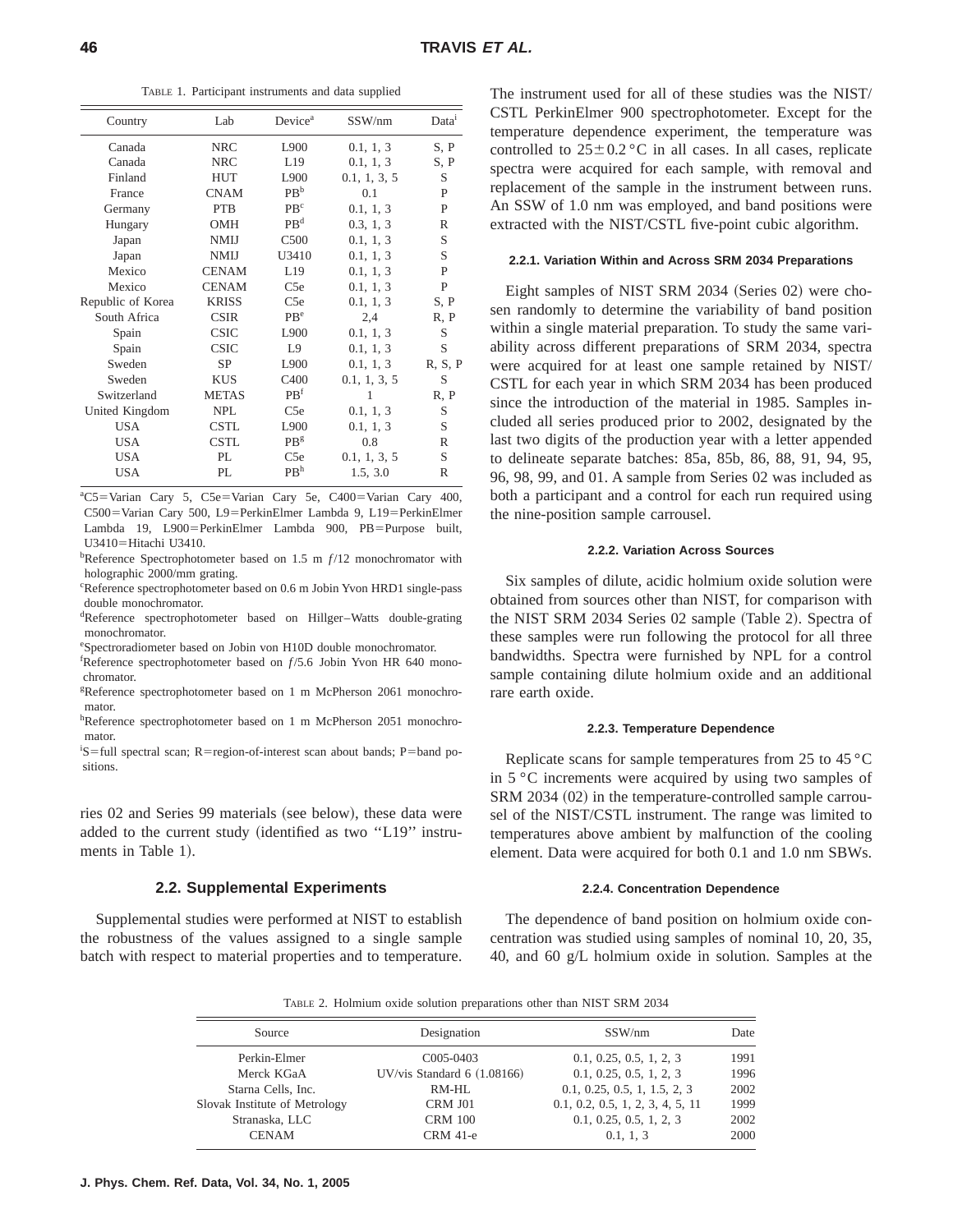TABLE 3. Measured consensus band positions for three spectral bandwidths (SBWs)

| Band            |             |                           | $0.1$ nm SBW         |                            |             |                           | 1.0 nm SBW           |                         | 3.0 nm SBW  |                           |                      |                         |
|-----------------|-------------|---------------------------|----------------------|----------------------------|-------------|---------------------------|----------------------|-------------------------|-------------|---------------------------|----------------------|-------------------------|
|                 | $N^{\rm a}$ | $\lambda_{min}^{\quad b}$ | $\pm U_{95}^{\circ}$ | $\pm P_{.95}$ <sup>d</sup> | $N^{\rm a}$ | $\lambda_{min}^{\quad b}$ | $\pm U_{95}^{\circ}$ | $\pm P_{95}^{\text{d}}$ | $N^{\rm a}$ | $\lambda_{min}^{\quad b}$ | $\pm U_{95}^{\circ}$ | $\pm P_{95}^{\text{d}}$ |
| 1               | 17          | 240.98                    | 0.04                 | 0.18                       | 17          | 241.12                    | 0.05                 | 0.21                    | 16          | 241.03                    | 0.06                 | 0.25                    |
| 2               | 17          | 249.80                    | 0.05                 | 0.22                       | 17          | 249.87                    | 0.06                 | 0.24                    | 16          | 250.06                    | 0.09                 | 0.36                    |
| d               | 17          | 259.98                    | 0.08                 | 0.34                       | 16          | 260.22                    | 0.07                 | 0.30                    | 16          | 260.12                    | 0.09                 | 0.36                    |
| 3               | 17          | 278.16                    | 0.04                 | 0.17                       | 18          | 278.13                    | 0.05                 | 0.20                    | 17          | 278.04                    | 0.06                 | 0.27                    |
| 4               | 17          | 287.02                    | 0.04                 | 0.19                       | 18          | 287.19                    | 0.06                 | 0.28                    | 18          | 287.61                    | 0.07                 | 0.33                    |
|                 | 17          | 293.34                    | 0.04                 | 0.18                       | 17          | 293.39                    | 0.05                 | 0.21                    | 17          | 293.33                    | 0.07                 | 0.30                    |
| 5               | 17          | 333.49                    | 0.04                 | 0.17                       | 18          | 333.47                    | 0.04                 | 0.19                    | 18          | 333.48                    | 0.07                 | 0.31                    |
| 6               | 17          | 345.47                    | 0.05                 | 0.21                       | 18          | 345.39                    | 0.04                 | 0.19                    | 18          | 345.52                    | 0.07                 | 0.32                    |
| 7               | 18          | 361.29                    | 0.04                 | 0.17                       | 18          | 361.25                    | 0.03                 | 0.15                    | 19          | 361.09                    | 0.06                 | 0.29                    |
| 8               | 18          | 385.38                    | 0.04                 | 0.19                       | 18          | 385.61                    | 0.04                 | 0.19                    | 18          | 385.99                    | 0.09                 | 0.37                    |
| 9               | 18          | 416.05                    | 0.04                 | 0.17                       | 18          | 416.26                    | 0.05                 | 0.23                    | 18          | 416.86                    | 0.08                 | 0.35                    |
| 10a             | 18          | 450.63                    | 0.04                 | 0.17                       |             |                           | $NA^e$               |                         |             |                           | NA <sup>e</sup>      |                         |
| 10 <sub>b</sub> | 18          | 452.02                    | 0.04                 | 0.17                       | 17          | 451.40                    | 0.05                 | 0.23                    | 19          | 451.28                    | 0.05                 | 0.23                    |
| 11              | 18          | 467.78                    | 0.03                 | 0.15                       | 18          | 467.82                    | 0.03                 | 0.11                    | 18          | 468.11                    | 0.06                 | 0.22                    |
| q               | 18          | 473.75                    | 0.05                 | 0.21                       | 18          | 473.52                    | 0.03                 | 0.12                    | 19          | 473.53                    | 0.06                 | 0.24                    |
| 12              | 18          | 485.21                    | 0.04                 | 0.17                       | 18          | 485.23                    | 0.04                 | 0.16                    | 19          | 485.21                    | 0.06                 | 0.23                    |
| 13              | 18          | 536.43                    | 0.04                 | 0.16                       | 18          | 536.56                    | 0.04                 | 0.17                    | 19          | 537.19                    | 0.07                 | 0.29                    |
| 14              | 18          | 640.43                    | 0.03                 | 0.13                       | 18          | 640.50                    | 0.03                 | 0.12                    | 19          | 641.11                    | 0.06                 | 0.25                    |
| u               | 18          | 652.68                    | 0.05                 | 0.21                       | 18          | 652.69                    | 0.04                 | 0.14                    | 15          | 653.12                    | 0.18                 | 0.65                    |

a Number of spectrophotometers providing data for this band at this SBW.

 $^b$ The mean (in nm) of the *N* values of the band transmittance minimum at this SBW.

"Approximate 95% confidence interval (Ref. 26) in nm, of the mean value:  $\pm t_{(0.025,N-1)\times S}/N$ , where  $t_{(0.025,N-1)}$  is the two-sided student's *t* for 95% confidence at  $N-1$  degrees of freedom and *s* is the standard deviation of the *N* values. The true value for each transmittance minimum at this SBW is expected, with about 95% confidence, to be within this interval.

dApproximate 95% prediction interval (Ref. 26) in nm:  $\pm t_{(0.025,N-1)\times} s/\sqrt{(1+1/N)}$ . The next single measurement of the location of this peak at this SBW made using a measurement system from the same population as those used by the participants in this study is expected, with about 95% confidence, to be within this interval.

e There is no transmittance minimum at this SBW.

lowest two mass concentrations were prepared by dilution from the stock solution for SRM 2034 Series 02. Samples of nominal 20 and 60 g/L were found among the non-NIST preparations of holmium oxide solutions, with the mass concentrations inferred from the absorbance values. The 35 g/L nominal mass concentration sample was one of two batches of the original Series 85 of SRM 2034.

## **3. Results and Discussion**

### **3.1. Consensus Band Positions**

The measured consensus band positions compiled from the multicenter measurement are summarized in Table 3 for the three SBWs of the study. The consensus value is taken as the unweighted mean, as the data is sparse (two spectra for each instrument and SBW) and the repeatability is unrelated to the bias. Uncertainty intervals  $\pm U_{95}$  are 95% confidence intervals for the true value, computed from the estimated standard deviation of the mean appropriately expanded for the number of data sets used.<sup>26</sup> Prediction intervals,  $\pm P_{95}$ , define the range in which a single future determination would be expected to fall with a level of confidence of 95%.<sup>26</sup> The prediction intervals are comparable to the uncertainties of prior studies with fewer participants,  $9,22$  and to the revised uncertainties for SRM 2034 (Series 01). They are also useful in assigning acceptable performance limits for testing a single instrument on the basis of a single spectrum.

Determinations of band positions of absorption wavelength standards with a single instrument have required estimates of ''type B'' uncertainty components, formerly known as systematic errors, which are not subject to assessment by statistical methods but require an educated estimate. For NIST SRM 2034, these included an estimate of the inaccuracy of calibration of the measuring instrument with atomic pen lamps and an estimate of the inaccuracy of locating peak minima.<sup>1,2</sup> In the present case, the first of these is now confounded into the data experimentally by the use of multiple research grade instruments with skilled operators. The second is partially confounded by the use of multiple peak location algorithms, and was shown in an earlier study<sup>9</sup> to be negligible in comparison with the first. Temperature effects were originally found to be negligible over the range from 20 to 30 °C for SRM 2034,<sup>1,2</sup> and this finding is further supported below.

The present study supports a further potential source of calibration bias resulting from a difference in the optical alignment of the calibration pen lamp and the alignment of the system continuum  $lamp(s)$  to the spectrometer. This uncertainty is also confounded into the final result by the multicenter approach. We therefore assert that the uncertainties shown in Table 3 represent a complete description of the uncertainty budget for the intrinsic standard.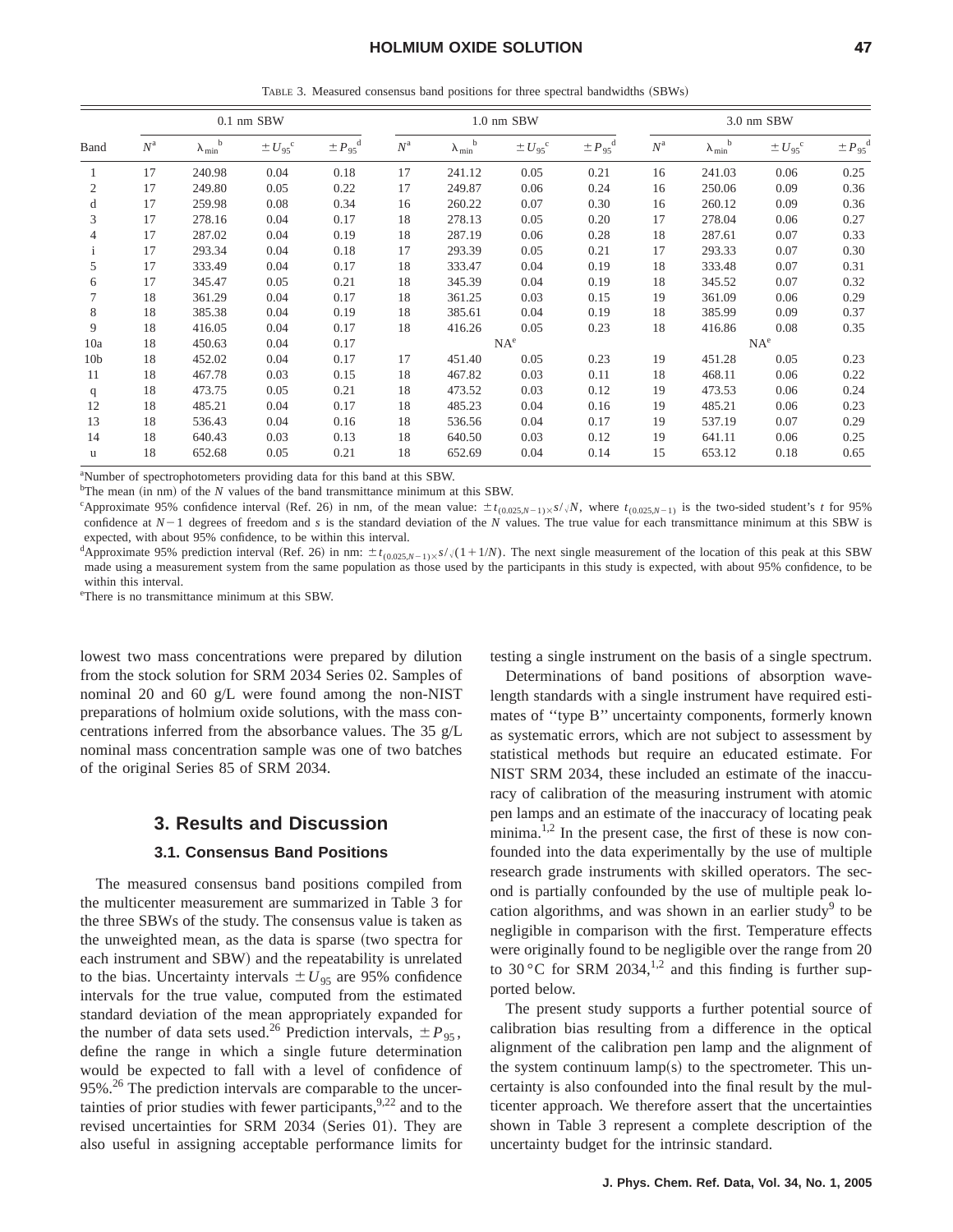

FIG. 2. A comparison of the band positions as returned by a single participating instrument with the consensus mean values. Symbols shapes indicate SBWs of 0.1 nm (circles),  $1.0$  nm (diamonds), and  $3.0$  nm (triangles). Symbols are filled for bands certified in NIST SRM 2034, and empty otherwise.

#### **3.2. Deviation from Consensus Values**

Wavelength bias as a function of wavelength and SSW is indicated for each participating instrument by comparison of the band positions returned by that instrument with the consensus band positions for all participants. Figure 2 shows such a comparison for one of the participating instruments. To put the illustrated deviations from consensus in context, the average ability to calibrate a given participant instrument based upon the consensus values (at the 95% confidence level) is reasonably well indicated by the average of the prediction intervals for a given SBW in Table 3. The similarity of this value for the 0.1 and 1.0 nm SSW data may carry either or both of two implications:  $(1)$  the ability to calibrate the instrument with atomic line pen lamps is roughly equivalent for SSW values below about 1 nm or  $(2)$  the observed spectrum of holmium oxide solution does not change radically over this range of SSWs.<sup>1,2</sup>

The example shown in Fig. 2 is typical of most of the instruments, inasmuch as the average bias (from the consensus) may exceed the scatter about the fit (residual standard deviation) for one or more of the three SSW values studied. This behavior supports the perhaps radical claim<sup>9</sup> that spectrophotometers can be more consistently calibrated with respect to each other by using the holmium oxide solution standard than by using atomic pen lamps. Given the superior nature of the atomic emission line profiles, the clear implication is that the absorbing standard accurately represents the axis defined by the optical train containing the continuum  $lamp(s)$ , whereas the emission standard may not.

With few exceptions, the largest diversions from consensus were for the 3.0 nm bandwidth data as shown. This is expected since the wider slits permit wider angular alignment excursions and are more difficult to fill uniformly with



FIG. 3. "Single channel" (emission) spectra of the deuterium  $D_{\alpha}$  line at spectral slit width  $(SSW)$  settings of 0.1 nm (inside envelope), 1, 3, and 5 nm (outside envelope). The dark traces are experimental and the light traces are numerical convolutions. The 5 nm result illustrates the effect of nonuniform slit illumination when calibrating and using high-resolution instruments at large slit settings. At 0.1 nm SSW, the residual hydrogen  $H_{\alpha}$  line can be seen.

the image of the calibration lamp. The results from several instruments also showed the shift seen here between the data acquired with the visible lamp and that acquired with the UV lamp for the 3 nm SBWs, implying that the two lamps do not share completely a common optical axis or do not illuminate the entry slit in an equivalent fashion. (The abrupt transition at about 315 nm is ameliorated to the eye by the fitted smooth curve.)

#### **3.3. Slit Function**

Nonuniform illumination of the entry slit can result in deviations of the slit function from the triangular ideal, as is shown in Fig. 3 for the deuterium  $D_{\alpha}$  line at 656.1 nm<sup>27</sup> on one of the participating instruments. (At high resolution, the residual hydrogen  $H_{\alpha}$  line characteristic of these lamps is also seen.) In this case, the instrument performs well out to the 3 nm limit of this study, but demonstrates asymmetry and shift in the slit function at the extra SSW of 5 nm furnished by this participant. The digression from consensus at 3 nm shown in Fig. 2, as well as by several other instruments, indicates that the onset of nonuniform slit illumination may occur at lower SSWs for some instruments than for that of Fig. 3. Significant departures from symmetry and changes in apparent SBWs and wavelength calibration have been observed on the NIST/CSTL instrument for different pen lamp alignments.

Slit function symmetry is easiest to achieve with the smaller entry slits corresponding to 0.1 and 1.0 nm SBWs for research grade instruments such as these. For many small instruments used for routine analysis, the slit function may actually be closer to the ideal at large SBWs than for these instruments, since the physical slit width would be smaller than the image of the source lamp.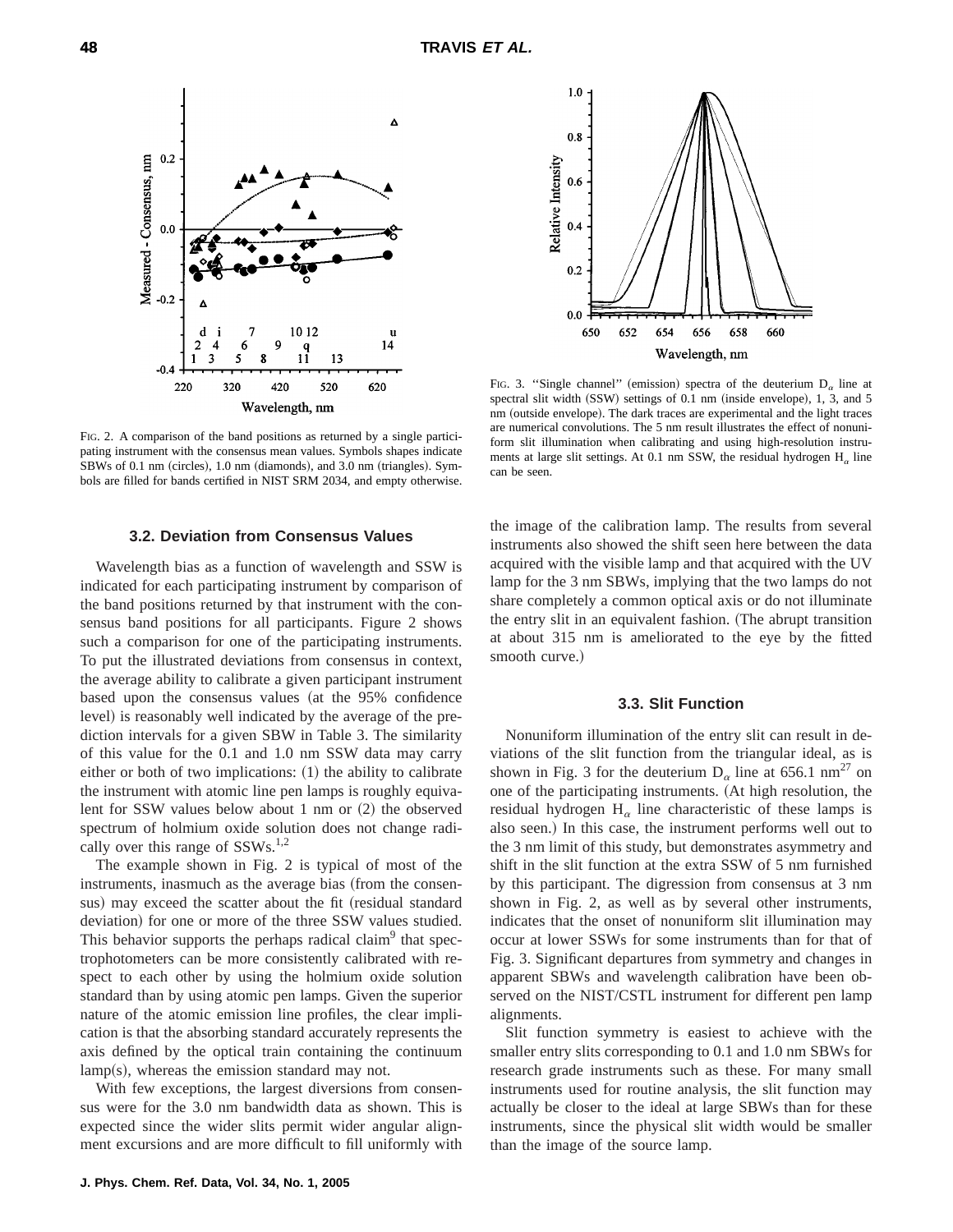

FIG. 4. Summary of temperature dependence data at an SSW of 1.0 nm. Each data point represents the average of four shifts of the position of a single band from the position determined at  $25\,^{\circ}\text{C}$  to the position at 30, 35, 40, and 45 °C. The bar represents the range of these four temperature shifts. The solid symbols represent bands certified in SRM 2034 and the open symbols represent additional bands reported here.

#### **3.4. Band Shape and Location Uncertainty**

The two greatest residuals in Fig. 2, for features *d* and *u* at the 3 nm SSW, are not outliers but are illustrative of some of the larger prediction intervals of Table 3. Comparison of the band positions found by participant peak location algorithms with those found by the NIST/CSTL algorithm confirms the previous finding<sup>9</sup> that the algorithm is not responsible for the relatively large dispersion of results for particular bands. Rather, the fault lies in the shape and structure of these bands and on the possibility that false local minima may result from noise superimposed on relatively flat-tipped bands, as may be inferred from Fig. 3 of Ref. 9.

#### **3.5. Effect of Temperature**

The results of the temperature study at an SBW of 1.0 nm and over the temperature range of  $25-45$  °C are summarized in Fig. 4. At each wavelength, the data point is the average departure of the band location at the four other temperatures  $(30, 35, 40, \text{ and } 45 \degree \text{C})$  from the band location at  $25 \degree \text{C}$ . The bars indicate the maximum and minimum deviations from the  $25^{\circ}$ C band location. The dispersion implied by these bars is generally not distinguishable from the reproducibility of locating the bands for replicate measurements at the same temperature on a single instrument. The few maximum or minimum excursions exceeding 0.05 nm in magnitude are found to represent apparent wavelength shifts resulting from temperature-dependent amplitudes of adjacent features. For this reason it is prudent to restrict the temperature range for normal use to  $25 \pm 5$  °C as originally recommended by Weidner *et al.*<sup>1,2</sup> for SRM 2034.

#### **3.6. Variation Across Solution Preparations**

Example spectra from one sample of SRM 2034 prepared in each of the 12 batches prepared at NIST revealed minor differences in the baseline and absorption amplitude. Baseline effects have been attributed to the purity of the holmium oxide powder, $\frac{1}{1}$  to organic impurities in the acid or water used, or to cuvette-specific effects resulting from local contamination and/or differences in cuvette windows. Amplitude differences result from minor concentration variations. Shifts in the apparent positions of the shortest-wavelength certified bands caused by baseline effects are trivial with respect to the uncertainties given in Table 3. The prior batches of SRM 2034 were prepared by the same individual using the same stock of holmium oxide powder, but with several variations of acid, water, and cuvette manufacturer.

Two of the holmium oxide preparations shown in Table 2 gave experimental evidence of being prepared at mass concentrations other than 40 g/L, and one yielded a significant baseline effect in the UV portion of the spectrum. In spite of these differences, band positions obtained from spectra of all of these samples are well within the stated uncertainties of those reported here for NIST SRM 2034 (Series 02). However, a distinguishable mass concentration effect for certain bands led to the study reported below.

### **3.7. Effect of Concentration**

Figure 5 illustrates a slight concentration dependence in the spectral position of the minimum of Band 1. In the lower plot, data for 10, 20, and 60 g/L concentrations at 1 nm SSW have been normalized in absorbance space to overlay with the 40 g/L data to visualize the effect. The absolute wavelength excursion across this concentration range for Bands 1 and 4 is 0.05 nm. The minima for Bands 9, 13, and 14 also systematically shift with concentration but by less than 0.03 nm. This finding contradicts the original reports<sup>1,2</sup> and supports adherence to the nominal 40 g/L solution for the intrinsic standard.

#### **3.8. Intrinsic Spectrum**

The intrinsic spectrum is proposed here as a means of verifying that a preparation of holmium oxide solution is qualified to convey traceability through the certified band positions of Table 3.

The spectrum presented in Fig. 1 is wavelength calibrated to the consensus scale within  $\pm 0.1$  nm for all of the bands given in Table 3. The spectrum will be made available electronically through the NIST web site<sup>28</sup> for overlay with experimental spectra of candidate materials acquired with 0.1 nm SBWs and 0.1 nm data spacing. While the wavelength axes of these overlaid spectra may not coincide exactly, visual observation should verify that no additional features are present (contamination) and that the known features of holmium oxide solution are present in the desired proportions. Variation in the baseline from about 230 to 275 nm results from differences in cuvettes or contamination in the cuvette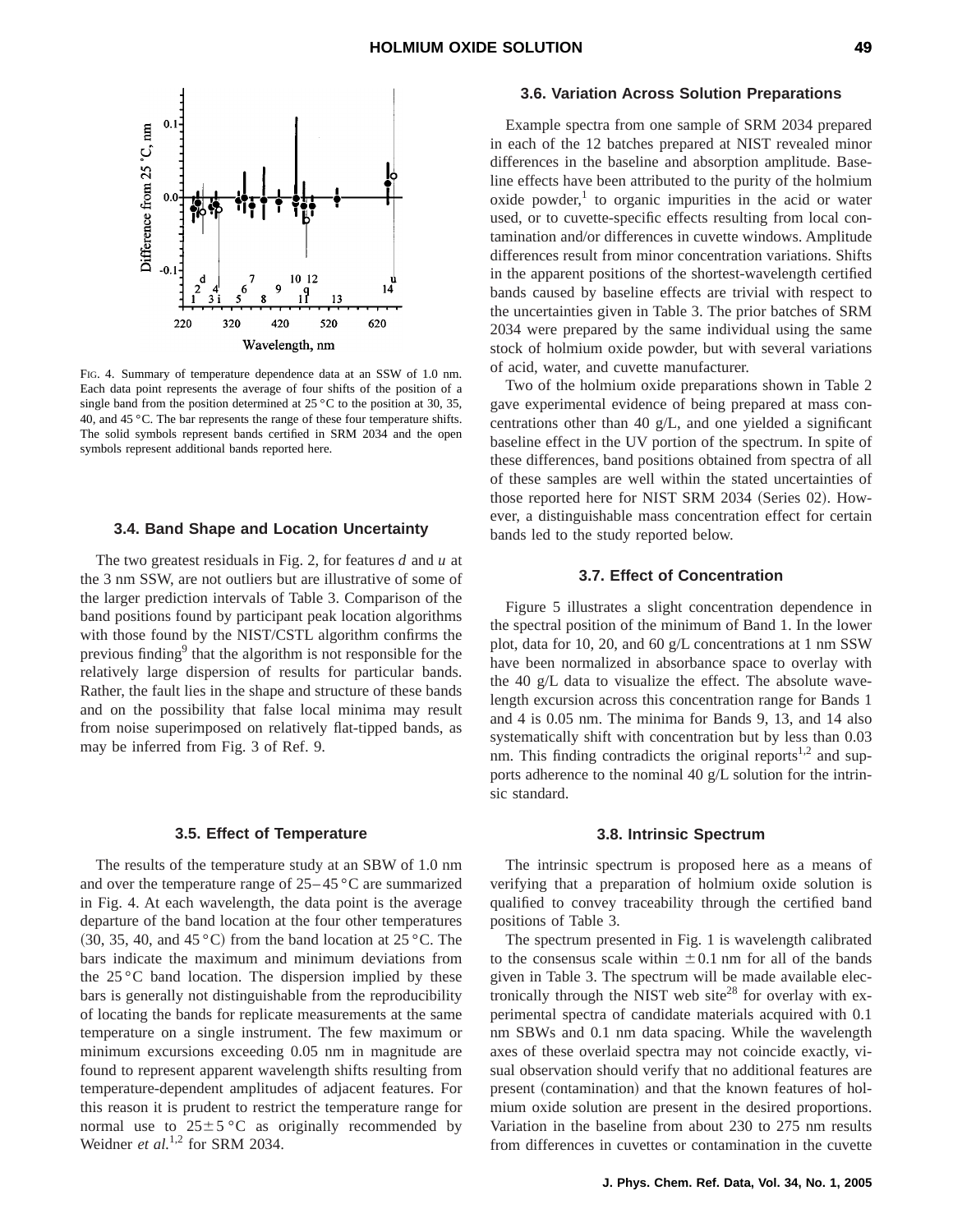



FIG. 6. A portion of the 0.1 nm SBW spectrum and as broadened by convolution of a triangle function to 1, 3, 5, and 10 nm SBW values. The dark lines denote the peak minima as a function of SBW ''trajectories,'' computed at every bandwidth from 0.1 to 10 nm at 0.1 nm intervals.

FIG. 5. Concentration dependence of the spectral position of the minimum of Band 1. The upper section displays the spectral segments of 10 g/L  $(1\%)$ , 20 g/L  $(2\%)$ , 40 g/L  $(4\%)$ , and 60 g/L  $(6\%)$  solutions as acquired. The lower section displays the spectral segments at expanded graphical resolution and normalized in absorbance space to the 40 g/L spectrum. The band minima shift to higher wavelengths with increasing mass concentration.

or the solvent (the acid and/or water). Although some baseline variation is not critical to the accuracy of the shortwavelength band positions, solutions providing a transmittance value of less than 50% at 230 nm should be rejected and a fresh solution should be prepared with attention to avoiding organic contaminants.

### **3.9. Interpolation by Theoretical Slit Function Convolution**

The effect of instrumental broadening on the highresolution molecular spectrum of Fig. 1 is theoretically modeled by convolving the instrument slit function through the "single channel" spectrum of the light transmitted through the sample, similarly treating the spectrum of the light incident on the sample, and performing the point-by-point ratio of the two broadened spectra to compute the resulting broadened transmittance spectrum. As a practical matter, the continuum lamp spectrum is sufficiently featureless to neglect the effect of the instrument bandwidth on the shape of the incident spectrum. Further, dividing the broadened transmitted spectrum by the original incident spectrum pointwise is mathematically equivalent to simply convolving the instrument slit function (normalized to unit area) through the transmittance spectrum. (The normalization of the slit function compensates for not convolving the incident spectrum.) This latter approach is used here, with the instrumentally broadened transmittance at the *i*th wavelength channel  $\overline{T}_i$  related to the *j*th channel of the intrinsic spectrum  $T_i$  through the area-normalized instrument slit function  $S_k$ , with a maximum at  $k=0$  declining to zero at  $k=\pm n$ 

$$
\overline{T}_i = \sum_{k=-n}^n S_k T_{i-k},\tag{1}
$$

where *n* is the number of data intervals required to span one half of the SSW. For an ideal grating spectrometer, the slit function is triangular, representing the image of an entrance slit (evenly illuminated with monochromatic light) being translated across an exit slit of the same size by the rotation of the grating. For convenience, we define the areanormalized theoretical slit function as

$$
S_k = \frac{W - |k/10|}{10 \times W^2},
$$
  
(2)  

$$
k = -10W + 1, -10W + 2, \dots, 0, \dots, 10W - 2, 10W - 1,
$$

where *W* is the SBW in nm represented as the FWHM of the triangular function and the factors of 10 are unique to the 0.1 nm data spacing employed in this study. [The obvious null end points of the triangle at  $k = \pm 10$  W are omitted because they are inconsequential to the value of Eq.  $(1)$ . This function may be used to theoretically broaden the intrinsic spectrum to the expected experimental spectrum for any SBW that is an integral multiple of the 0.1 nm data spacing.

The NIST/CSTL five-point cubic band location algorithm used for experimental data is also used here to track the ''trajectory'' of the apparent peak location with theoretical SBW for discreet convolutions. Figure 6 overlays trajectories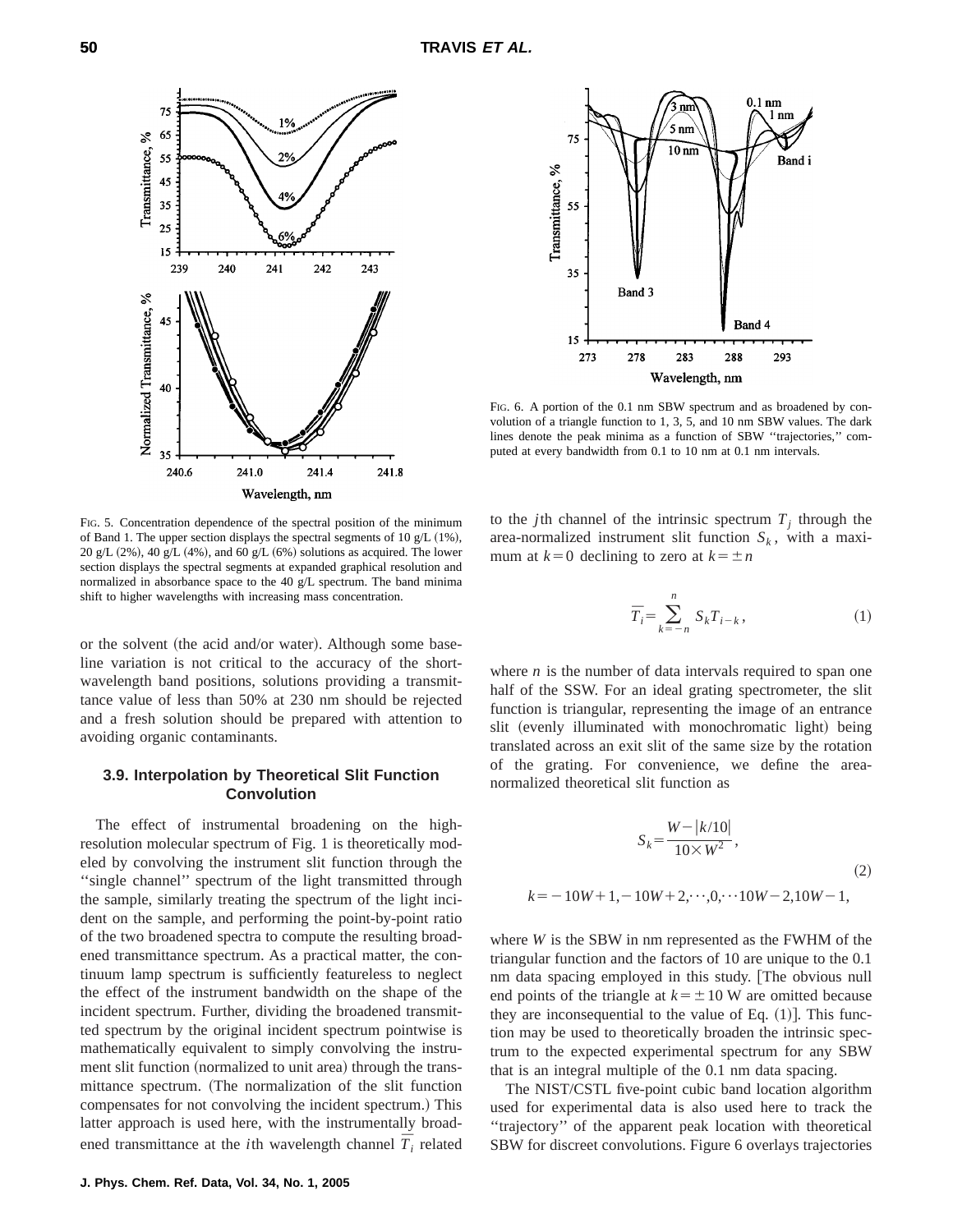TABLE 4. Locations of band minima as a function of SBW

|                  | Band 1                    |                  |                        | Band 2                                             |                          |                        | Band d                                      |                          |                        | Band 3                    |                  |                        |
|------------------|---------------------------|------------------|------------------------|----------------------------------------------------|--------------------------|------------------------|---------------------------------------------|--------------------------|------------------------|---------------------------|------------------|------------------------|
| SBW <sup>a</sup> | $\lambda_{max}^{\quad b}$ | $U_{95}^{\circ}$ | $P_{95}^{\text{d}}$    | $\mathbf b$<br>$\lambda_{\text{max}}$ <sup>t</sup> | $U_{95}^{\circ}$         | $P_{.95}$ <sup>d</sup> | $\mathbf b$<br>$\lambda_{max}$              | ${U_{95}}^c$             | $P_{.95}$ <sup>d</sup> | $\lambda_{max}^{\quad b}$ | $U_{95}^{\circ}$ | $P_{95}^{\text{d}}$    |
| 0.1              | 240.97                    | 0.05             | 0.21                   | 249.78                                             | 0.05                     | 0.21                   | 259.99                                      | 0.06                     | 0.25                   | 278.15                    | 0.05             | 0.20                   |
| 0.2              | 240.97                    | 0.05             | 0.21                   | 249.78                                             | 0.05                     | 0.21                   | 260.01                                      | 0.06                     | 0.23                   | 278.15                    | 0.05             | 0.20                   |
| 0.3              | 240.98                    | 0.05             | 0.21                   | 249.79                                             | 0.05                     | 0.21                   | 260.02                                      | 0.06                     | 0.23                   | 278.15                    | 0.05             | 0.20                   |
| 0.4              | 241.00                    | 0.05             | 0.21                   | 249.80                                             | 0.05                     | 0.21                   | 260.03                                      | 0.06                     | 0.23                   | 278.15                    | 0.05             | 0.20                   |
| 0.5              | 241.02                    | 0.05             | 0.21                   | 249.81                                             | 0.05                     | 0.21                   | 260.05                                      | 0.06                     | 0.23                   | 278.15                    | 0.05             | 0.20                   |
| 0.6              | 241.04                    | 0.05             | 0.22                   | 249.82                                             | 0.05                     | 0.21                   | 260.08                                      | 0.06                     | 0.24                   | 278.15                    | 0.05             | 0.20                   |
| 0.7              | 241.07                    | 0.05             | 0.22                   | 249.84                                             | 0.05                     | 0.21                   | 260.11                                      | 0.06                     | 0.24                   | 278.15                    | 0.05             | 0.21                   |
| 0.8              | 241.09                    | 0.05             | 0.23                   | 249.85                                             | 0.05                     | 0.22                   | 260.13                                      | 0.06                     | 0.25                   | 278.14                    | 0.05             | 0.21                   |
| 0.9              | 241.10                    | 0.05             | 0.23                   | 249.87                                             | 0.05                     | 0.22                   | 260.16                                      | 0.06                     | 0.25                   | 278.14                    | 0.05             | 0.21                   |
| 1.0              | 241.12                    | 0.05             | 0.23                   | 249.89                                             | 0.05                     | 0.22                   | 260.18                                      | 0.06                     | 0.26                   | 278.13                    | 0.05             | 0.22                   |
| 1.1              | 241.12                    | 0.05             | 0.24                   | 249.91                                             | 0.05                     | 0.22                   | 260.20                                      | 0.06                     | 0.27                   | 278.13                    | 0.05             | 0.22                   |
| 1.2              | 241.13                    | 0.05             | 0.24                   | 249.93                                             | 0.05                     | 0.23                   | 260.21                                      | 0.06                     | 0.27                   | 278.12                    | 0.05             | 0.22                   |
| 1.3              | 241.13                    | 0.05             | 0.25                   | 249.95                                             | 0.05                     | 0.23                   | 260.23                                      | 0.06                     | 0.28                   | 278.12                    | 0.05             | 0.23                   |
| 1.4              | 241.14                    | 0.05             | 0.25                   | 249.97                                             | 0.05                     | 0.24                   | 260.24                                      | 0.06                     | 0.28                   | 278.11                    | 0.05             | 0.23                   |
| 1.5              | 241.13                    | 0.05             | 0.26                   | 249.98                                             | 0.05                     | 0.24                   | 260.26                                      | 0.06                     | 0.29                   | 278.11                    | 0.05             | 0.24                   |
| 1.6              | 241.13                    | 0.05             | 0.26                   | 250.00                                             | 0.05                     | 0.24                   | 260.26                                      | 0.06                     | 0.30                   | 278.11                    | 0.05             | 0.24                   |
| 1.7              | 241.13                    | 0.05             | 0.27                   | 250.01                                             | 0.05                     | 0.25                   | 260.25                                      | 0.06                     | 0.30                   | 278.10                    | 0.05             | 0.25                   |
| 1.8              | 241.12                    | 0.05             | 0.27                   | 250.02                                             | 0.05                     | 0.25                   | 260.23                                      | $0.06\,$                 | 0.30                   | 278.10                    | 0.05             | 0.25                   |
| 1.9              | 241.12                    | 0.05             | 0.28                   | 250.03                                             | 0.05                     | 0.26                   | 260.21                                      | 0.06                     | 0.31                   | 278.10                    | 0.05             | 0.26                   |
| 2.0              | 241.12                    | 0.05             | 0.29                   | 250.03                                             | 0.05                     | 0.27                   | 260.19                                      | 0.06                     | 0.31                   | 278.10                    | 0.05             | 0.27                   |
| 2.1              | 241.11                    | 0.05             | 0.29                   | 250.04                                             | 0.05                     | 0.27                   | 260.17                                      | 0.06                     | 0.32                   | 278.10                    | 0.05             | 0.27                   |
| 2.2              | 241.10                    | 0.05             | 0.30                   | 250.05                                             | 0.05                     | 0.28                   | 260.16                                      | 0.06                     | 0.33                   | 278.09                    | 0.05             | 0.28                   |
| 2.3              | 241.10                    | 0.05             | 0.31                   | 250.05                                             | 0.05                     | 0.29                   | 260.15                                      | 0.06                     | 0.33                   | 278.09                    | 0.05             | 0.29                   |
| 2.4              | 241.09                    | 0.05             | 0.32                   | 250.05                                             | 0.05                     | 0.29                   | 260.15                                      | 0.06                     | 0.34                   | 278.09                    | 0.05             | 0.30                   |
| 2.5              | 241.08                    | 0.05             | 0.33                   | 250.06                                             | 0.05                     | 0.30                   | 260.15                                      | 0.06                     | 0.36                   | 278.08                    | 0.05             | 0.30                   |
| 2.6              | 241.08                    | 0.05             | 0.34                   | 250.06                                             | 0.05                     | 0.31                   | 260.15                                      | 0.06                     | 0.37                   | 278.08                    | 0.05             | 0.31                   |
| 2.7              | 241.07                    | 0.05             | 0.35                   | 250.06                                             | 0.05                     | 0.32                   | 260.15                                      | 0.06                     | 0.37                   | 278.07                    | 0.05             | 0.32                   |
| 2.8              | 241.06                    | 0.05             | 0.36                   | 250.06                                             | 0.05                     | 0.33                   | 260.15                                      | 0.06                     | 0.39                   | 278.06                    | 0.05             | 0.33                   |
| 2.9              | 241.05                    | 0.05             | 0.37                   | 250.07                                             | 0.05                     | 0.33                   | 260.15                                      | 0.06                     | 0.40                   | 278.06                    | 0.05             | 0.34                   |
| 3.0              | 241.04                    | 0.05             | 0.38<br>$\rm f$        | 250.07                                             | 0.05                     | 0.34                   | 260.15                                      | 0.06                     | 0.41<br>f              | 278.05                    | 0.05             | 0.35<br>$\mathbf f$    |
| 4.0              | 241.00                    | 0.05             | f                      | 250.11                                             | 0.05                     |                        | 260.11                                      | 0.06                     |                        | 277.98                    | 0.05             | $\mathbf f$            |
| 5.0<br>6.0       | 240.97<br>240.93          | 0.05<br>0.05     | f                      | 250.15<br>250.13                                   | 0.05<br>0.05             | f                      | 259.85<br>258.89                            | 0.07<br>0.17             | f                      | 277.93<br>277.90          | 0.05<br>0.05     | $\mathbf f$            |
| 7.0              | 240.87                    | 0.05             | $\mathbf f$            | 250.05                                             | 0.05                     | $\mathbf f$            |                                             | $NA^e$                   |                        | 277.87                    | 0.05             | $\mathbf f$            |
| 8.0              | 240.79                    | 0.05             | f                      |                                                    | $NA^e$                   |                        |                                             | $NA^e$                   |                        | 277.90                    | 0.05             | $\mathbf f$            |
| 9.0              | 240.78                    | 0.05             | $\rm f$                |                                                    | $\mathrm{NA}^\mathrm{e}$ |                        |                                             | $\mathrm{NA}^\mathrm{e}$ |                        | 278.60                    | 0.05             | $\mathbf f$            |
| 10.0             | 240.78                    | 0.06             | $\rm f$                |                                                    | $NA^e$                   |                        |                                             | $\mathrm{NA}^\mathrm{e}$ |                        |                           | $NA^e$           |                        |
|                  |                           |                  |                        |                                                    |                          |                        |                                             |                          |                        |                           |                  |                        |
|                  |                           | Band 4           |                        |                                                    | Band i                   |                        |                                             | Band 5                   |                        |                           | Band 6           |                        |
| $SBW^a$          | $\lambda_{max}^{\quad b}$ | $U_{95}^{\circ}$ | $P_{.95}$ <sup>d</sup> | $\mathbf b$<br>$\lambda_{max}$ <sup>t</sup>        | $U_{95}^{\circ}$         | $P_{95}$ <sup>d</sup>  | $\mathbf b$<br>$\lambda_{max}$ <sup>t</sup> | $U_{95}^{\circ}$         | $P_{.95}$ <sup>d</sup> | $\lambda_{max}^{\quad b}$ | $U_{95}^{\circ}$ | $P_{.95}$ <sup>d</sup> |
| $0.1\,$          | 287.03                    | 0.05             | 0.20                   | 293.32                                             | 0.05                     | 0.21                   | 333.48                                      | 0.04                     | 0.18                   | 345.46                    | 0.05             | 0.20                   |
| $0.2\,$          | 287.03                    | 0.05             | 0.20                   | 293.32                                             | 0.05                     | 0.19                   | 333.48                                      | 0.05                     | 0.18                   | 345.46                    | 0.05             | 0.19                   |
| 0.3              | 287.04                    | 0.05             | 0.20                   | 293.33                                             | 0.05                     | 0.19                   | 333.47                                      | 0.05                     | 0.18                   | 345.45                    | 0.05             | 0.19                   |
| 0.4              | 287.06                    | 0.05             | 0.20                   | 293.33                                             | 0.05                     | 0.19                   | 333.47                                      | 0.05                     | 0.19                   | 345.44                    | 0.05             | 0.19                   |
| 0.5              | 287.08                    | 0.05             | 0.20                   | 293.33                                             | 0.05                     | 0.19                   | 333.47                                      | 0.05                     | 0.19                   | 345.43                    | 0.05             | 0.19                   |
| 0.6              | 287.10                    | 0.05             | 0.20                   | 293.34                                             | 0.05                     | 0.19                   | 333.48                                      | 0.05                     | 0.19                   | 345.42                    | 0.05             | 0.19                   |
| 0.7              | 287.13                    | 0.05             | 0.21                   | 293.34                                             | 0.05                     | 0.19                   | 333.48                                      | 0.05                     | 0.19                   | 345.41                    | 0.05             | 0.20                   |
| 0.8              | 287.16                    | 0.05             | 0.21                   | 293.35                                             | 0.05                     | 0.19                   | 333.48                                      | 0.05                     | 0.20                   | 345.40                    | 0.05             | 0.20                   |
| 0.9              | 287.19                    | 0.05             | 0.21                   | 293.37                                             | 0.05                     | 0.20                   | 333.48                                      | 0.05                     | 0.20                   | 345.39                    | 0.05             | 0.20                   |
| 1.0              | 287.22                    | 0.05             | 0.22                   | 293.38                                             | 0.05                     | 0.20                   | 333.48                                      | 0.05                     | 0.20                   | 345.38                    | 0.05             | 0.20                   |
| 1.1              | 287.24                    | 0.05             | 0.22                   | 293.39                                             | 0.05                     | 0.21                   | 333.49                                      | 0.05                     | 0.21                   | 345.38                    | 0.05             | 0.21                   |
| 1.2              | 287.28                    | 0.05             | 0.22                   | 293.41                                             | 0.05                     | 0.21                   | 333.49                                      | 0.05                     | 0.21                   | 345.38                    | 0.05             | 0.21                   |
| 1.3              | 287.31                    | 0.05             | 0.23                   | 293.42                                             | 0.05                     | 0.22                   | 333.49                                      | 0.05                     | 0.22                   | 345.38                    | 0.05             | 0.22                   |
| 1.4              | 287.35                    | 0.05             | 0.23                   | 293.43                                             | 0.05                     | 0.22                   | 333.49                                      | 0.05                     | 0.22                   | 345.38                    | 0.05             | 0.22                   |
| 1.5              | 287.40                    | 0.05             | 0.24                   | 293.43                                             | 0.05                     | 0.23                   | 333.49                                      | 0.05                     | 0.23                   | 345.38                    | 0.05             | 0.23                   |
| 1.6              | 287.44                    | 0.05             | 0.24                   | 293.44                                             | 0.05                     | 0.23                   | 333.48                                      | 0.05                     | 0.23                   | 345.39                    | 0.05             | 0.23                   |
| 1.7              | 287.47                    | 0.05             | 0.25                   | 293.44                                             | 0.05                     | 0.24                   | 333.48                                      | 0.05                     | 0.24                   | 345.39                    | 0.05             | 0.23                   |
| 1.8              | 287.50                    | 0.05             | 0.26                   | 293.44                                             | 0.05                     | 0.25                   | 333.48                                      | 0.05                     | 0.24                   | 345.40                    | 0.05             | 0.24                   |
| 1.9              | 287.51                    | 0.05             | 0.26                   | 293.44                                             | 0.05                     | 0.25                   | 333.47                                      | 0.05                     | 0.25                   | 345.41                    | 0.05             | 0.25                   |
| 2.0              | 287.52                    | 0.05             | 0.27                   | 293.43                                             | 0.05                     | 0.26                   | 333.47                                      | 0.05                     | 0.26                   | 345.42                    | 0.05             | 0.25                   |
| 2.1              | 287.53                    | 0.05             | 0.27                   | 293.43                                             | 0.05                     | 0.26                   | 333.47                                      | 0.05                     | 0.26                   | 345.43                    | 0.05             | 0.26                   |
| 2.2              | 287.54                    | 0.05             | 0.28                   | 293.42                                             | 0.05                     | 0.27                   | 333.47                                      | 0.05                     | 0.27                   | 345.44                    | 0.05             | 0.26                   |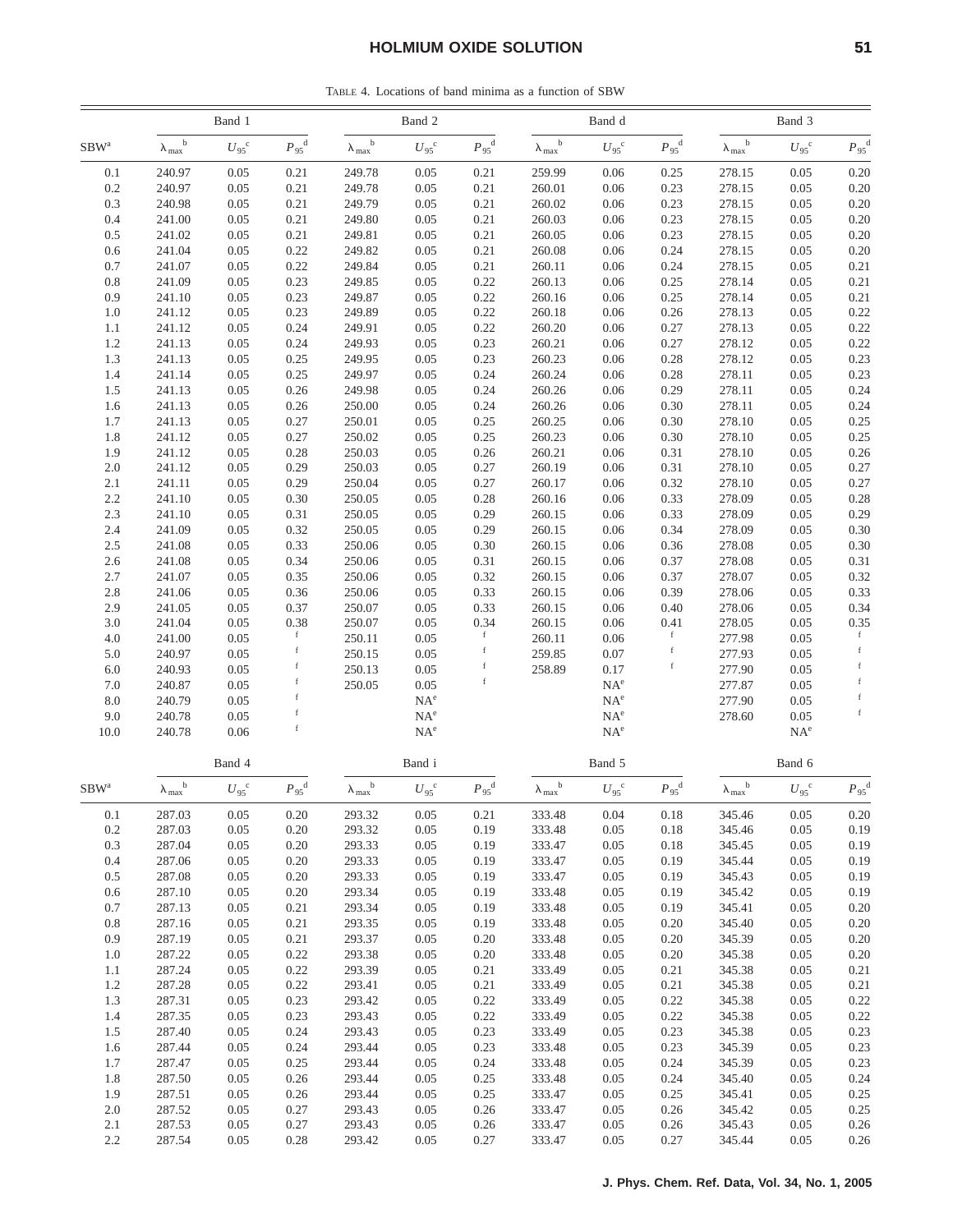# **52** TRAVIS *ET AL.*

TABLE 4. Locations of band minima as a function of SBW—Continued

|                  | Band 4                        |                        |                        |                                  | Band i           |                        |                                  | Band 5             |                        |                                | Band 6                    |                        |  |
|------------------|-------------------------------|------------------------|------------------------|----------------------------------|------------------|------------------------|----------------------------------|--------------------|------------------------|--------------------------------|---------------------------|------------------------|--|
| $SBW^a$          | $\lambda_{\rm max}^{\quad b}$ | $U_{.95}$ <sup>c</sup> | $P_{.95}$ <sup>d</sup> | $\lambda_{max}^{\quad b}$        | ${U_{95}}^c$     | $P_{.95}$ <sup>d</sup> | $\lambda_{max}^{\quad b}$        | $U_{95}^{\quad c}$ | $P_{.95}$ <sup>d</sup> | $\mathbf b$<br>$\lambda_{max}$ | $U_{95}^{\circ}$          | $P_{.95}^{\text{d}}$   |  |
| 2.3              | 287.54                        | 0.05                   | 0.29                   | 293.41                           | 0.05             | 0.28                   | 333.47                           | 0.05               | 0.28                   | 345.45                         | 0.05                      | 0.27                   |  |
| 2.4              | 287.54                        | 0.05                   | 0.30                   | 293.40                           | 0.05             | 0.29                   | 333.47                           | 0.05               | 0.29                   | 345.47                         | 0.05                      | 0.28                   |  |
| $2.5\,$          | 287.55                        | 0.05                   | 0.30                   | 293.40                           | 0.05             | 0.29                   | 333.47                           | 0.05               | 0.29                   | 345.48                         | 0.05                      | 0.29                   |  |
| $2.6\,$          | 287.55                        | 0.05                   | 0.31                   | 293.39                           | 0.05             | 0.30                   | 333.47                           | 0.05               | 0.30                   | 345.49                         | 0.05                      | 0.29                   |  |
| 2.7              | 287.55                        | 0.05                   | 0.32                   | 293.38                           | 0.05             | 0.31                   | 333.47                           | 0.05               | 0.31                   | 345.50                         | 0.05                      | 0.30                   |  |
| $2.8\,$          | 287.56                        | 0.05                   | 0.33                   | 293.37                           | 0.05             | 0.32                   | 333.47                           | 0.05               | 0.32                   | 345.51                         | 0.05                      | 0.31                   |  |
| 2.9              | 287.56                        | 0.05                   | 0.34                   | 293.36                           | 0.05             | 0.33                   | 333.47                           | 0.05               | 0.33                   | 345.52                         | 0.05                      | 0.32                   |  |
| 3.0              | 287.57<br>287.64              | 0.05<br>0.05           | 0.35<br>f              | 293.36                           | 0.05<br>$NA^e$   | 0.34                   | 333.47<br>333.47                 | 0.05<br>0.05       | 0.34<br>f              | 345.53<br>345.57               | 0.05<br>0.05              | 0.33<br>f              |  |
| $4.0$<br>5.0     | 287.78                        | 0.05                   | f                      |                                  | $NA^e$           |                        | 333.47                           | 0.05               | $\mathbf f$            | 345.58                         | 0.05                      | $\mathbf f$            |  |
| 6.0              | 288.01                        | 0.05                   |                        |                                  | $NA^e$           |                        | 333.48                           | 0.05               |                        | 345.59                         | 0.05                      | $\mathbf f$            |  |
| $7.0\,$          | 288.22                        | 0.05                   |                        |                                  | $NA^e$           |                        | 333.48                           | 0.05               |                        | 345.59                         | 0.05                      | f                      |  |
| $8.0\,$          | 288.29                        | 0.05                   |                        |                                  | $NA^e$           |                        | 333.49                           | 0.05               | f                      | 345.63                         | 0.05                      | f                      |  |
| 9.0              | 288.14                        | 0.05                   |                        |                                  | $NA^e$           |                        | 333.52                           | 0.05               |                        | 345.68                         | 0.05                      | $\mathbf f$            |  |
| 10.0             | 287.28                        | 0.05                   |                        |                                  | $NA^e$           |                        | 333.59                           | 0.05               |                        | 345.68                         | 0.05                      | $\mathbf f$            |  |
|                  |                               | Band 7                 |                        |                                  | Band 8           |                        |                                  | Band 9             |                        |                                | Band 10a                  |                        |  |
| $SBW^a$          | $\lambda_{max}^{\quad b}$     | ${U_{95}}^{\rm c}$     | $P_{.95}$ <sup>d</sup> | $\lambda_{max}^{\phantom{max}b}$ | ${U_{95}}^c$     | $P_{.95}$ <sup>d</sup> | $\lambda_{max}^{\phantom{max}b}$ | $U_{95}^{\circ}$   | $P_{.95}$ <sup>d</sup> | $\lambda_{max}^{\quad b}$      | $U_{95}^{\circ}$          | $P_{95}$ <sup>d</sup>  |  |
| 0.1              | 361.27                        | 0.05                   | 0.19                   | 385.36                           | 0.05             | 0.19                   | 416.02                           | 0.05               | 0.21                   | 450.62                         | 0.05                      | 0.19                   |  |
| $0.2\,$          | 361.27                        | 0.05                   | 0.19                   | 385.37                           | 0.05             | $0.18\,$               | 416.03                           | 0.05               | 0.21                   | 450.63                         | 0.05                      | 0.19                   |  |
| 0.3              | 361.27                        | 0.05                   | 0.19                   | 385.39                           | 0.04             | 0.18                   | 416.04                           | 0.05               | 0.20                   | 450.65                         | 0.05                      | 0.19                   |  |
| 0.4              | 361.27                        | 0.05                   | 0.19                   | 385.42                           | 0.04             | 0.18                   | 416.05                           | 0.05               | 0.20                   | 450.68                         | 0.05                      | 0.19                   |  |
| $0.5\,$          | 361.27<br>361.27              | 0.05<br>0.05           | 0.19<br>0.20           | 385.45<br>385.49                 | 0.04<br>0.04     | 0.18<br>0.18           | 416.07<br>416.10                 | 0.05<br>0.05       | 0.21<br>0.21           | 450.72<br>450.78               | 0.05<br>0.05              | 0.19<br>0.20           |  |
| $0.6\,$<br>0.7   | 361.27                        | 0.05                   | 0.20                   | 385.53                           | 0.04             | 0.18                   | 416.13                           | 0.05               | 0.21                   | 450.84                         | 0.05                      | 0.20                   |  |
| $0.8\,$          | 361.26                        | 0.05                   | 0.20                   | 385.56                           | 0.04             | 0.19                   | 416.17                           | 0.05               | 0.21                   | 450.96                         | 0.06                      | 0.23                   |  |
| $0.9\,$          | 361.25                        | 0.05                   | 0.21                   | 385.59                           | 0.04             | 0.19                   | 416.21                           | 0.05               | 0.21                   |                                | $NA^e$                    |                        |  |
| 1.0              | 361.25                        | 0.05                   | 0.21                   | 385.61                           | 0.04             | 0.19                   | 416.25                           | 0.05               | 0.22                   |                                | $NA^e$                    |                        |  |
| 1.1              | 361.23                        | 0.05                   | 0.21                   | 385.63                           | 0.04             | 0.20                   | 416.29                           | 0.05               | 0.22                   |                                | $NA^e$                    |                        |  |
| 1.2              | 361.22                        | 0.05                   | 0.22                   | 385.65                           | 0.04             | 0.20                   | 416.33                           | 0.05               | 0.23                   |                                | $NA^e$                    |                        |  |
| 1.3              | 361.21                        | 0.05                   | 0.22                   | 385.67                           | 0.04             | 0.21                   | 416.36                           | 0.05               | 0.23                   |                                | $NA^e$                    |                        |  |
| 1.4              | 361.20                        | 0.05                   | 0.23                   | 385.68                           | 0.04             | 0.21                   | 416.39                           | 0.05               | 0.24                   |                                | $NA^e$                    |                        |  |
| $1.5\,$          | 361.18                        | 0.05                   | 0.23                   | 385.70                           | 0.04             | 0.21                   | 416.42                           | 0.05               | 0.24                   |                                | $NA^e$                    |                        |  |
| 1.6              | 361.17                        | 0.05                   | 0.24                   | 385.72                           | 0.04             | 0.22                   | 416.45                           | 0.05               | 0.25                   |                                | NA <sup>e</sup>           |                        |  |
| 1.7              | 361.16                        | 0.05                   | 0.24                   | 385.74                           | 0.04             | 0.22                   | 416.48                           | 0.05               | 0.25                   |                                | $NA^e$                    |                        |  |
| 1.8              | 361.14                        | 0.05                   | 0.25                   | 385.76                           | 0.04             | 0.23                   | 416.51                           | 0.05               | 0.26                   |                                | $NA^e$                    |                        |  |
| 1.9              | 361.13<br>361.12              | 0.05<br>0.05           | 0.25<br>0.26           | 385.78<br>385.80                 | 0.04<br>0.04     | 0.23<br>0.24           | 416.54<br>416.57                 | 0.05<br>0.05       | 0.26<br>0.27           |                                | $NA^e$<br>NA <sup>e</sup> |                        |  |
| $2.0\,$<br>2.1   | 361.11                        | 0.05                   | 0.26                   | 385.82                           | 0.04             | 0.25                   | 416.60                           | 0.05               | 0.28                   |                                | NA <sup>e</sup>           |                        |  |
| 2.2              | 361.11                        | 0.05                   | 0.27                   | 385.84                           | 0.04             | 0.25                   | 416.64                           | 0.05               | 0.28                   |                                | $NA^e$                    |                        |  |
| $2.3\,$          | 361.10                        | 0.05                   | 0.27                   | 385.86                           | 0.04             | 0.26                   | 416.67                           | 0.05               | 0.29                   |                                | $NA^e$                    |                        |  |
| 2.4              | 361.10                        | 0.05                   | 0.28                   | 385.88                           | 0.04             | 0.27                   | 416.71                           | 0.05               | 0.30                   |                                | $NA^e$                    |                        |  |
| $2.5\,$          | 361.09                        | 0.05                   | 0.29                   | 385.90                           | 0.04             | 0.27                   | 416.74                           | 0.05               | 0.31                   |                                | $NA^e$                    |                        |  |
| $2.6\,$          | 361.09                        | 0.05                   | 0.30                   | 385.92                           | 0.04             | 0.28                   | 416.78                           | 0.05               | 0.32                   |                                | $NA^e$                    |                        |  |
| 2.7              | 361.10                        | 0.05                   | 0.30                   | 385.94                           | 0.04             | 0.29                   | 416.81                           | 0.05               | 0.32                   |                                | $NA^e$                    |                        |  |
| 2.8              | 361.10                        | 0.05                   | 0.31                   | 385.96                           | 0.04             | 0.30                   | 416.84                           | 0.05               | 0.33                   |                                | $NA^e$                    |                        |  |
| 2.9              | 361.10                        | 0.05                   | 0.32                   | 385.98                           | 0.04             | 0.30                   | 416.87                           | 0.05               | 0.34                   |                                | $NA^e$                    |                        |  |
| $3.0\,$          | 361.11                        | 0.05                   | 0.33                   | 386.00                           | 0.04             | 0.31                   | 416.89                           | 0.05               | 0.35                   |                                | $NA^e$                    |                        |  |
| 4.0              | 361.14                        | 0.05                   | f                      | 386.31                           | 0.05             | f                      | 417.07                           | 0.05               | f                      |                                | $NA^e$                    |                        |  |
| 5.0              | 361.13                        | 0.05                   | $\mathbf f$<br>f       | 386.44                           | 0.05             | f                      | 417.32                           | 0.05               | f                      |                                | $NA^e$                    |                        |  |
| $6.0\,$          | 361.11                        | 0.05                   | f                      | 386.60                           | 0.05             | f<br>f                 | 417.37                           | 0.05               | f                      |                                | $NA^e$                    |                        |  |
| 7.0              | 361.09                        | 0.05                   | f                      | 386.84                           | 0.05             | f                      | 417.37                           | 0.05               |                        |                                | $NA^e$                    |                        |  |
| $8.0\,$<br>9.0   | 361.06<br>361.05              | 0.05<br>0.05           | f                      | 387.10<br>387.32                 | 0.05<br>0.06     | f                      | 417.36<br>417.35                 | 0.05<br>0.05       |                        |                                | $NA^e$<br>$NA^e$          |                        |  |
| 10.0             | 361.04                        | 0.05                   | $\mathbf f$            | 387.50                           | 0.07             | $\mathbf f$            | 417.35                           | 0.05               | f                      |                                | $NA^e$                    |                        |  |
|                  |                               | Band 10b               |                        |                                  | Band 11          |                        |                                  | Band q             |                        |                                | Band 12                   |                        |  |
| SBW <sup>a</sup> | $\lambda_{max}^{\quad b}$     | $U_{.95}$ <sup>c</sup> | $P_{.95}$ <sup>d</sup> | $\lambda_{max}^{\quad b}$        | $U_{95}^{\circ}$ | $P_{.95}$ <sup>d</sup> | $\lambda_{max}^{\quad b}$        | $U_{95}^{\circ}$   | $P_{.95}$ <sup>d</sup> | $\lambda_{max}^{\quad b}$      | $U_{95}^{\circ}$          | $P_{.95}$ <sup>d</sup> |  |
| 0.1              | 452.02                        | 0.05                   | 0.19                   | 467.78                           | 0.04             | 0.15                   | 473.73                           | 0.05               | 0.19                   | 485.20                         | 0.04                      | 0.17                   |  |
| 0.2              | 452.00                        | 0.05                   | 0.19                   | 467.79                           | 0.04             | $0.16\,$               | 473.72                           | 0.05               | 0.19                   | 485.20                         | 0.04                      | 0.17                   |  |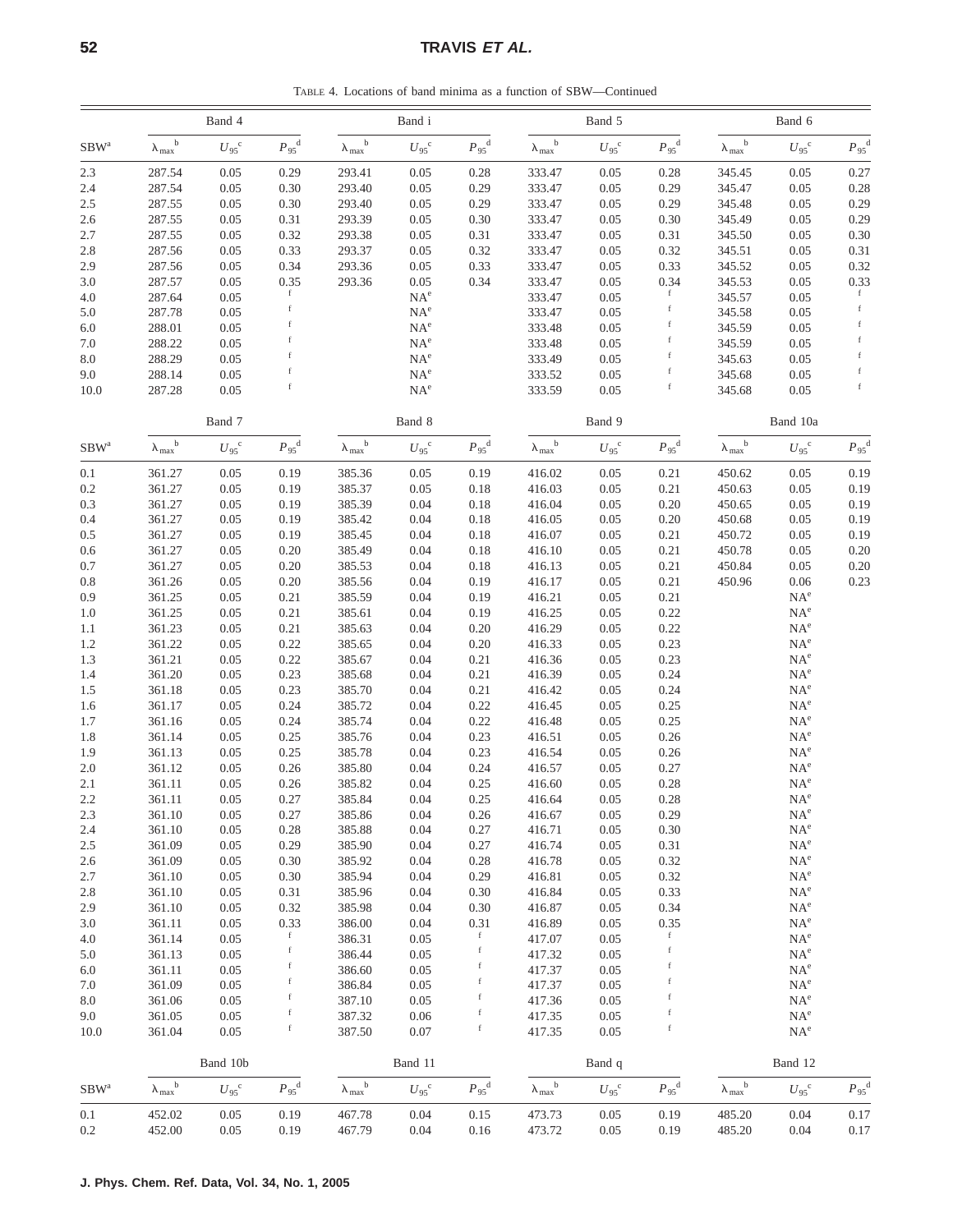TABLE 4. Locations of band minima as a function of SBW—Continued

|                  | Band 10b                              |                        |                     | Band 11                        |                           |                     |                                    | Band q                |                           |                      | Band 12          |                            |  |
|------------------|---------------------------------------|------------------------|---------------------|--------------------------------|---------------------------|---------------------|------------------------------------|-----------------------|---------------------------|----------------------|------------------|----------------------------|--|
| $SBW^a$          | $\mathbf b$<br>$\lambda_{\text{max}}$ | ${U_{\rm 95}}^{\rm c}$ | $P_{95}^{\text{d}}$ | $\mathbf b$<br>$\lambda_{max}$ | ${U_{95}}^{\rm c}$        | $P_{95}^{\text{d}}$ | $\mathbf b$<br>$\lambda_{\rm max}$ | $U_{95}^{\circ}$      | $P_{.95}$ <sup>d</sup>    | b<br>$\lambda_{max}$ | $U_{95}^{\circ}$ | $P_{95}^{\text{d}}$        |  |
| 0.3              | 451.98                                | 0.05                   | 0.19                | 467.79                         | 0.04                      | 0.16                | 473.71                             | 0.05                  | 0.18                      | 485.21               | 0.04             | 0.17                       |  |
| 0.4              | 451.95                                | 0.05                   | 0.19                | 467.79                         | 0.04                      | 0.16                | 473.70                             | 0.04                  | 0.18                      | 485.21               | 0.04             | 0.17                       |  |
| 0.5              | 451.91                                | 0.05                   | 0.19                | 467.80                         | 0.04                      | 0.16                | 473.68                             | 0.04                  | 0.19                      | 485.21               | 0.04             | 0.17                       |  |
| 0.6              | 451.86                                | 0.05                   | 0.19                | 467.80                         | 0.04                      | 0.16                | 473.66                             | 0.04                  | 0.19                      | 485.21               | 0.04             | 0.17                       |  |
| 0.7              | 451.79                                | 0.05                   | 0.20                | 467.81                         | 0.04                      | 0.16                | 473.63                             | 0.04                  | 0.19                      | 485.22               | 0.04             | 0.18                       |  |
| 0.8              | 451.71                                | 0.05                   | 0.21                | 467.81                         | 0.04                      | 0.17                | 473.60                             | 0.04                  | 0.19                      | 485.22               | 0.04             | 0.18                       |  |
| 0.9              | 451.59                                | 0.05                   | 0.23                | 467.82                         | 0.04                      | 0.17                | 473.57                             | 0.04                  | 0.19                      | 485.23               | 0.04             | 0.18                       |  |
| 1.0<br>1.1       | 451.45<br>451.38                      | 0.05<br>0.05           | 0.24<br>0.22        | 467.82<br>467.83               | 0.04<br>0.04              | 0.17<br>0.17        | 473.54<br>473.50                   | 0.04<br>0.04          | 0.20<br>0.20              | 485.23<br>485.24     | 0.04<br>0.04     | 0.19<br>0.19               |  |
| 1.2              | 451.35                                | 0.05                   | 0.21                | 467.83                         | 0.04                      | 0.18                | 473.48                             | 0.04                  | 0.20                      | 485.24               | 0.04             | 0.19                       |  |
| 1.3              | 451.34                                | 0.04                   | 0.21                | 467.84                         | 0.04                      | 0.18                | 473.45                             | 0.04                  | 0.20                      | 485.25               | 0.04             | 0.20                       |  |
| 1.4              | 451.33                                | 0.04                   | 0.21                | 467.85                         | 0.04                      | 0.19                | 473.44                             | 0.04                  | 0.21                      | 485.25               | 0.04             | 0.20                       |  |
| 1.5              | 451.33                                | 0.04                   | 0.21                | 467.86                         | 0.04                      | 0.19                | 473.44                             | 0.04                  | 0.21                      | 485.26               | 0.04             | 0.21                       |  |
| 1.6              | 451.32                                | 0.04                   | 0.21                | 467.87                         | 0.04                      | 0.20                | 473.44                             | 0.04                  | 0.22                      | 485.26               | 0.04             | 0.21                       |  |
| 1.7              | 451.32                                | 0.04                   | 0.22                | 467.87                         | 0.04                      | 0.20                | 473.44                             | 0.04                  | 0.22                      | 485.26               | 0.04             | 0.21                       |  |
| 1.8              | 451.32                                | 0.04                   | 0.22                | 467.88                         | 0.04                      | 0.21                | 473.45                             | 0.04                  | 0.23                      | 485.26               | 0.04             | 0.22                       |  |
| 1.9              | 451.32                                | 0.04                   | 0.23                | 467.89                         | 0.04                      | 0.21                | 473.46                             | 0.04                  | 0.23                      | 485.25               | 0.04             | 0.23                       |  |
| 2.0              | 451.32                                | 0.04                   | 0.23                | 467.90                         | 0.04                      | 0.21                | 473.47                             | 0.04                  | 0.24                      | 485.25               | 0.04             | 0.23                       |  |
| 2.1              | 451.32                                | 0.04                   | 0.24                | 467.92                         | 0.04                      | 0.22                | 473.48                             | 0.04                  | 0.24                      | 485.24               | 0.04             | 0.24                       |  |
| 2.2              | 451.32                                | 0.04                   | 0.24                | 467.93                         | 0.04                      | 0.23                | 473.49                             | 0.04                  | 0.25                      | 485.24               | 0.04             | 0.24                       |  |
| 2.3              | 451.32                                | 0.04                   | 0.25                | 467.94                         | 0.04                      | 0.23                | 473.50                             | 0.04                  | 0.25                      | 485.23               | 0.04             | 0.25                       |  |
| 2.4              | 451.33                                | 0.04                   | 0.26                | 467.96                         | 0.04                      | 0.24                | 473.50                             | 0.04                  | 0.26                      | 485.22               | 0.04             | 0.26                       |  |
| 2.5<br>2.6       | 451.33<br>451.33                      | 0.04<br>0.04           | 0.26<br>0.27        | 467.98<br>468.00               | 0.04<br>0.04              | 0.25<br>0.25        | 473.51<br>473.52                   | 0.04<br>0.04          | 0.27<br>0.27              | 485.22<br>485.22     | 0.04<br>0.04     | 0.26<br>0.27               |  |
| 2.7              | 451.34                                | 0.04                   | 0.28                | 468.02                         | 0.04                      | 0.26                | 473.52                             | 0.04                  | 0.28                      | 485.21               | 0.04             | 0.28                       |  |
| 2.8              | 451.35                                | 0.04                   | 0.29                | 468.05                         | 0.04                      | 0.27                | 473.53                             | 0.04                  | 0.29                      | 485.21               | 0.04             | 0.29                       |  |
| 2.9              | 451.35                                | 0.04                   | 0.29                | 468.08                         | 0.04                      | 0.28                | 473.54                             | 0.04                  | 0.30                      | 485.21               | 0.04             | 0.29                       |  |
| 3.0              | 451.36                                | 0.04                   | 0.30                | 468.11                         | 0.04                      | 0.28                | 473.54                             | 0.04                  | 0.30                      | 485.21               | 0.04             | 0.30                       |  |
| 4.0              | 451.41                                | 0.04                   | $\rm f$             |                                | $NA^e$                    |                     | 473.53                             | 0.04                  | $\mathbf f$               | 485.26               | 0.04             | $\mathbf f$                |  |
| 5.0              | 451.40                                | 0.04                   | f                   |                                | $NA^e$                    |                     | 473.35                             | 0.04                  | $\mathbf f$               | 485.25               | 0.04             | $\mathbf f$                |  |
| 6.0              | 451.42                                | 0.04                   | f                   |                                | $NA^e$                    |                     | 472.76                             | 0.04                  | $\mathbf f$               | 485.21               | 0.04             | f                          |  |
| 7.0              | 451.41                                | 0.04                   | f                   |                                | $NA^e$                    |                     | 472.89                             | 0.04                  | $\mathbf f$               | 485.14               | 0.04             | $\mathbf f$                |  |
| 8.0              | 451.38                                | 0.04                   |                     |                                | $NA^e$                    |                     | 473.15                             | 0.04                  | $\mathbf f$               | 485.04               | 0.04             |                            |  |
| 9.0              | 451.36                                | 0.04                   | f<br>$\mathbf f$    |                                | $NA^e$                    |                     | 473.51                             | 0.04                  | $\mathbf f$               | 484.87               | 0.04             | $\mathbf f$<br>$\mathbf f$ |  |
| 10.0             | 451.34                                | 0.04                   |                     |                                | $NA^e$                    |                     |                                    | $NA^e$                |                           | 484.56               | 0.04             |                            |  |
|                  |                                       |                        | Band 13             |                                |                           |                     | Band 14                            |                       |                           |                      | Band u           |                            |  |
| SBW <sup>a</sup> | $\lambda_{max}^{\quad b}$             |                        | $U_{.95}^{\circ}$   | $P_{.95}$ <sup>d</sup>         | $\lambda_{max}^{\quad b}$ |                     | $U_{95}^{\circ}$                   | $P_{95}$ <sup>d</sup> | $\lambda_{max}^{\quad b}$ |                      | $U_{95}^{\circ}$ | $P_{95}^{\text{d}}$        |  |
| 0.1              | 536.42                                |                        | 0.04                | 0.17                           | 640.41                    |                     | 0.04                               | 0.15                  | 652.69                    |                      | 0.06             | 0.23                       |  |
| $0.2\,$          | 536.42                                |                        | 0.04                | 0.17                           | 640.41                    |                     | 0.04                               | 0.15                  | 652.69                    |                      | 0.06             | 0.22                       |  |
| 0.3              | 536.43                                |                        | 0.04                | 0.17                           | 640.41                    |                     | 0.04                               | 0.15                  | 652.69                    |                      | 0.05             | 0.21                       |  |
| 0.4<br>0.5       | 536.44<br>536.45                      |                        | 0.04<br>0.04        | 0.17<br>0.17                   | 640.42<br>640.43          |                     | 0.04<br>0.04                       | 0.15<br>0.15          | 652.69<br>652.68          |                      | 0.05<br>0.05     | 0.20                       |  |
| 0.6              | 536.47                                |                        | 0.04                | $0.18\,$                       | 640.44                    |                     | 0.04                               | 0.16                  | 652.68                    |                      | 0.04             | 0.19<br>0.18               |  |
| 0.7              | 536.48                                |                        | 0.04                | $0.18\,$                       | 640.45                    |                     | 0.04                               | 0.16                  | 652.68                    |                      | 0.04             | 0.17                       |  |
| 0.8              | 536.51                                |                        | 0.04                | 0.18                           | 640.46                    |                     | 0.04                               | 0.16                  | 652.67                    |                      | 0.04             | 0.17                       |  |
| 0.9              | 536.53                                |                        | 0.04                | $0.18\,$                       | 640.48                    |                     | 0.04                               | 0.16                  | 652.67                    |                      | 0.04             | 0.17                       |  |
| 1.0              | 536.56                                |                        | 0.04                | 0.19                           | 640.50                    |                     | 0.04                               | 0.16                  | 652.67                    |                      | 0.04             | 0.17                       |  |
| 1.1              | 536.59                                |                        | 0.04                | 0.19                           | 640.52                    |                     | 0.04                               | 0.16                  | 652.66                    |                      | 0.04             | 0.17                       |  |
| 1.2              | 536.61                                |                        | 0.04                | 0.19                           | 640.54                    |                     | 0.04                               | 0.16                  | 652.66                    |                      | 0.04             | 0.17                       |  |
| 1.3              | 536.64                                |                        | 0.04                | 0.20                           | 640.56                    |                     | 0.04                               | 0.17                  | 652.66                    |                      | 0.04             | 0.17                       |  |
| 1.4              | 536.68                                |                        | 0.04                | 0.20                           | 640.59                    |                     | 0.04                               | 0.17                  | 652.66                    |                      | 0.04             | 0.18                       |  |
| $1.5\,$          | 536.71                                |                        | 0.04                | 0.20                           | 640.62                    |                     | 0.04                               | 0.17                  | 652.65                    |                      | 0.04             | 0.18                       |  |
| 1.6              | 536.74                                |                        | 0.04                | 0.21                           | 640.65                    |                     | 0.04                               | 0.18                  | 652.65                    |                      | 0.04             | 0.18                       |  |
| 1.7              | 536.77                                |                        | 0.04                | 0.22                           | 640.68                    |                     | 0.04                               | 0.18                  | 652.65                    |                      | 0.04             | 0.18                       |  |
| 1.8              | 536.80                                |                        | 0.04                | 0.22                           | 640.71                    |                     | 0.04                               | 0.19                  | 652.65                    |                      | 0.04             | 0.19                       |  |
| 1.9<br>2.0       | 536.83<br>536.86                      |                        | 0.04<br>0.04        | 0.23<br>0.23                   | 640.75<br>640.79          |                     | 0.04<br>0.04                       | 0.19<br>0.20          | 652.65<br>652.66          |                      | 0.04<br>0.04     | 0.19<br>0.20               |  |
| 2.1              | 536.89                                |                        | 0.04                | 0.24                           | 640.83                    |                     | 0.04                               | 0.20                  | 652.66                    |                      | 0.04             | 0.20                       |  |
| 2.2              | 536.93                                |                        | 0.04                | 0.25                           | 640.86                    |                     | 0.04                               | 0.21                  | 652.67                    |                      | 0.04             | 0.21                       |  |
| 2.3              | 536.96                                |                        | 0.04                | 0.25                           | 640.90                    |                     | 0.04                               | 0.21                  | 652.69                    |                      | 0.04             | 0.21                       |  |
| 2.4              | 536.99                                |                        | 0.04                | 0.26                           | 640.94                    |                     | 0.04                               | 0.22                  | 652.71                    |                      | 0.04             | 0.22                       |  |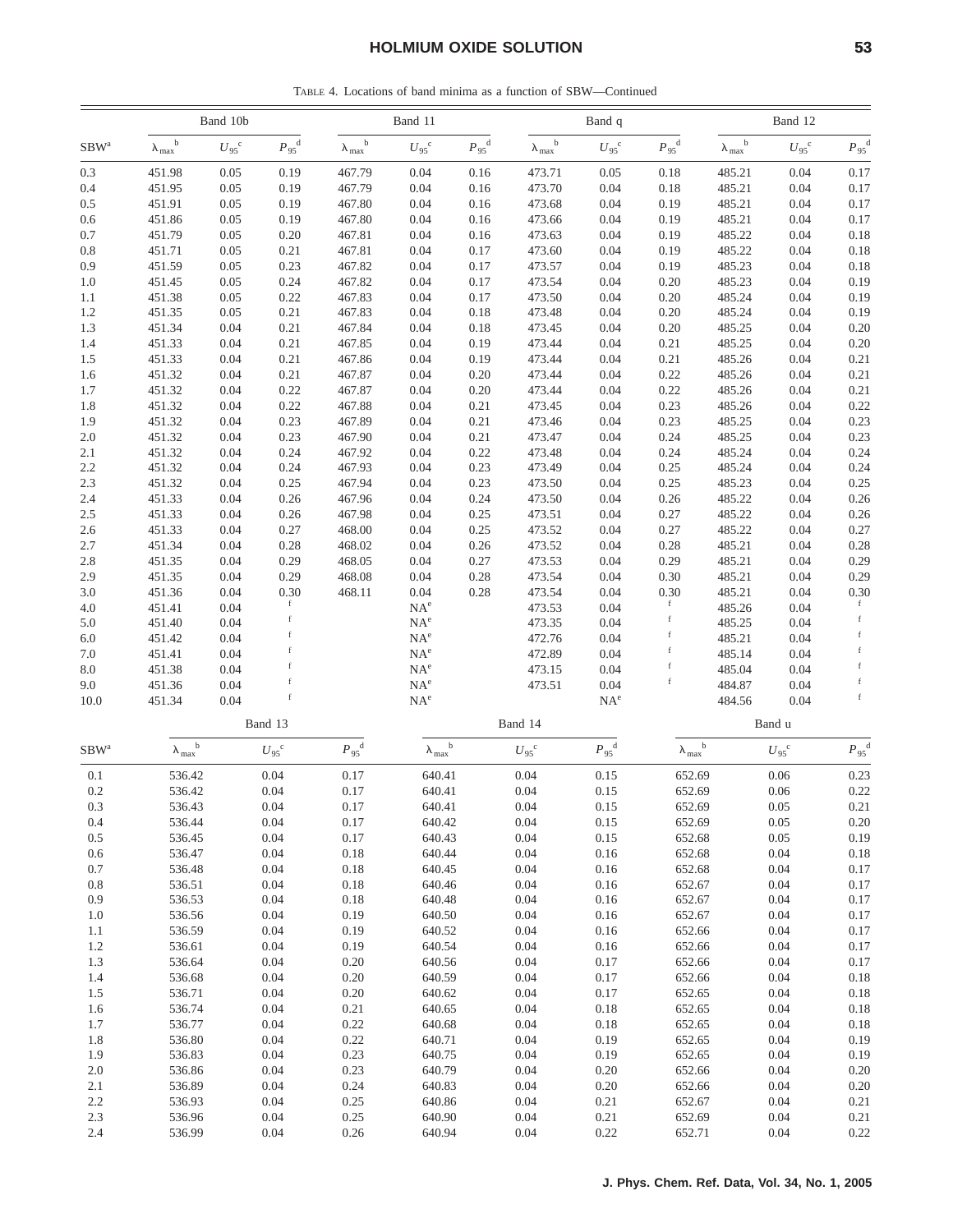TABLE 4. Locations of band minima as a function of SBW—Continued

| $SBW^a$ |                               | Band 13                |                        |                                  | Band 14          |                        | Band u                    |                  |                        |
|---------|-------------------------------|------------------------|------------------------|----------------------------------|------------------|------------------------|---------------------------|------------------|------------------------|
|         | $\lambda_{\rm max}^{\quad b}$ | $U_{.95}$ <sup>c</sup> | $P_{.95}$ <sup>d</sup> | $\lambda_{max}^{\phantom{max}b}$ | $U_{95}^{\circ}$ | $P_{.95}$ <sup>d</sup> | $\lambda_{max}^{\quad b}$ | $U_{95}^{\circ}$ | $P_{.95}$ <sup>d</sup> |
| 2.5     | 537.03                        | 0.04                   | 0.27                   | 640.98                           | 0.04             | 0.22                   | 652.74                    | 0.04             | 0.23                   |
| 2.6     | 537.06                        | 0.04                   | 0.28                   | 641.01                           | 0.04             | 0.23                   | 652.79                    | 0.04             | 0.23                   |
| 2.7     | 537.10                        | 0.04                   | 0.28                   | 641.05                           | 0.04             | 0.23                   | 652.86                    | 0.04             | 0.25                   |
| 2.8     | 537.14                        | 0.04                   | 0.29                   | 641.08                           | 0.04             | 0.24                   | 652.96                    | 0.04             | 0.26                   |
| 2.9     | 537.18                        | 0.04                   | 0.30                   | 641.11                           | 0.04             | 0.25                   | 653.16                    | 0.05             | 0.34                   |
| 3.0     | 537.21                        | 0.04                   | 0.31                   | 641.15                           | 0.04             | 0.25                   | 653.46                    | 0.11             | 0.56                   |
| 4.0     | 537.58                        | 0.04                   |                        | 641.42                           | 0.04             |                        | 653.54                    | 0.05             | f                      |
| 5.0     | 537.91                        | 0.04                   |                        | 641.66                           | 0.04             |                        |                           | $NA^e$           |                        |
| 6.0     | 538.28                        | 0.04                   |                        | 641.88                           | 0.04             |                        |                           | $NA^e$           |                        |
| 7.0     | 538.50                        | 0.04                   |                        | 642.09                           | 0.04             |                        |                           | $NA^e$           |                        |
| 8.0     | 538.64                        | 0.04                   |                        | 642.32                           | 0.04             |                        |                           | NA <sup>e</sup>  |                        |
| 9.0     | 538.75                        | 0.04                   |                        | 642.57                           | 0.04             |                        |                           | NA <sup>e</sup>  |                        |
| 10.0    | 538.83                        | 0.04                   |                        | 642.86                           | 0.04             |                        |                           | $NA^e$           |                        |

<sup>a</sup>Spectral band width (in nm).

 $b$ The expected location of the transmittance minimum (in nm) calculated as the mean of 0.1 nm SBW spectra from 13 instruments convolved with an idealized triangular slit function of width SBW.

"Approximate 95% confidence interval (Ref. 26) (in nm) of the expected transmittance minimum:  $\pm t_{(0.025,N-1)\times S}/13$ , where  $t_{(0.025,13-1)}$  is the two-sided student's *t* for 95% confidence at 12 degrees of freedom and *s* is the standard deviation of the 13 convolved spectra at the given SBW. The true value for each transmittance minimum at each given SBW is expected, with about 95% confidence, to be within this interval.

<sup>d</sup>Approximate 95% prediction interval (Ref. 26) (in nm):  $\pm t_{(0.025,13-1)\times}$ *s*  $\times$ MEF/ $\sqrt{(1+1/13)}$ , where MEF is the empirically determined multiplicative expansion factor  $1+0.025\times SBW+0.080\times SBW^2$  that accounts for the uncertainty of calibrating real instruments at large SBW. The next single measurement of the location of this peak at this SBW made using a measurement system from the same population as those used by the participants in this study is expected, with about 95% confidence, to be within this interval.

e There is no transmittance minimum at this SBW.

<sup>f</sup>Due to the empirical derivation of MEF,  $P_{95}$  cannot be reliably calculated for SBW greater than 3.0 nm.

.for three bands with a portion of the broadened spectrum at several bandwidths for illustration. The trajectories are computed using every bandwidth from 0.1 to 10 nm at 0.1 nm intervals, and not just the few shown in the figure.

Table 4 reports the positions of all bands studied here at SBWs from 0.1 to 3.0 nm in 0.1 nm intervals, with a few

representative values given for larger SBW values. The calculation represented in the table utilized all calibrated full spectra furnished by participants at an SBW of 0.1 nm (*N*  $=$  13). Each spectrum was convolved to the SBWs shown and the band locations were extracted for each SBW. The central value, uncertainty, and prediction interval were com-



FIG. 7. A graphical view of the computed SBW trajectories (see Fig. 6) and their uncertainties, compared with the experimental SSW results. Meancentered band positions are computed from theoretically broadened experimental spectra (Table 4) and are shown with 95% confidence (inner band) and 95% prediction (outer band) intervals. The measured SBW values at 0.1, 1.0, and 3.0 nm reported in Table 3 are plotted with their approximately 95% confidence interval uncertainties. The open circles represent individual instruments reporting data at other SBW values.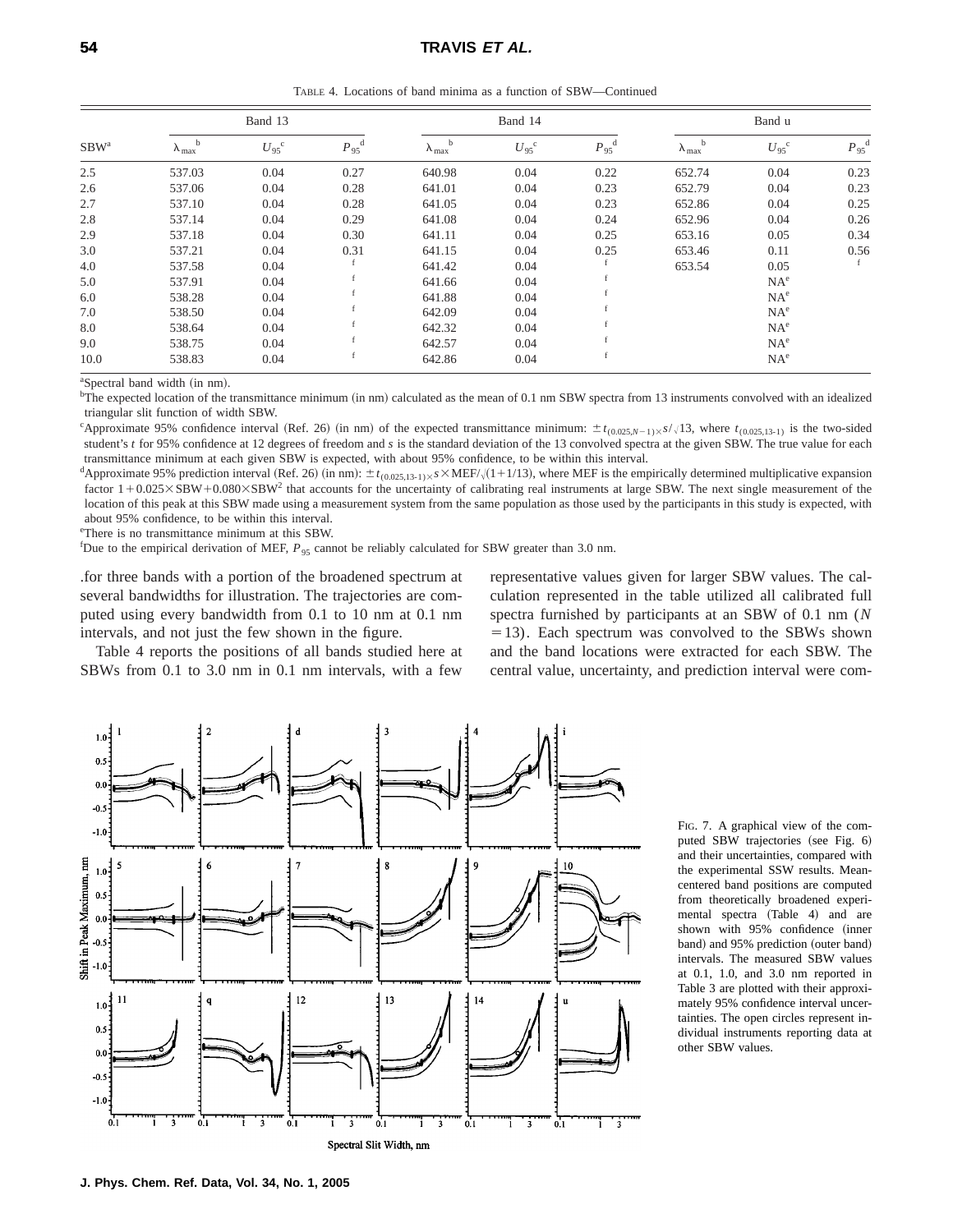puted in the same manner as discussed for Table 3, except for the use of a multiplicative expansion factor for the prediction interval. The expansion function used for the prediction interval is a quadratic function with a *Y* intercept of 1.0, fitted to the relative  $U_{95}$  values of Table 3 (normalized to  $U_{95}$  at  $0.1$  nm SBW for each measured band) and is included to represent the loss of calibration accuracy in these instruments at increasing SBW. The calculation of  $P_{95}$  in Table 4 is terminated at a SBW of 3.0 nm, since the experimental data does not support the estimation of the empirical function beyond that limit. Minor differences in the 0.1 nm SBW bandwidth values in Tables 3 and 4 result from the lower value of *N* for Table 4, and from the fact that Table 3 uses band locations extracted from each of two spectra for each SBW and instrument and Table 4 averages the spectra before convolution and band position extraction.

The validity of the theoretical convolution used to generate Table 4 may be tested by comparison of the predicted and measured values at 1.0 and 3.0 nm in Table 3. A graphical view of the trajectories and comparisons with experimental values is provided in Fig. 7. Here the data are mean centered for ease of display, but the figure is useful for observing the qualitative behavior of the various spectral features with bandwidth. The central line for each subfigure represents the mean-centered band shift as a function of SBW. The innermost pair of lines about each trajectory, from 0.1 to 3.0 nm, is the 95% confidence interval, and the outermost line pair represents the 95% prediction interval for a single future determination. Vertical bars plotted at 0.1, 1.0, and 3.0 nm represent the  $U_{95}$  for the measured values reported in Table 3. Additional symbols represent individual instruments reporting data at other SBW values.

For SBWs from 0.1 to 3.0 nm, the values in Table 4 represent certified values as validated by the experimental data of the multicenter experiment. For SBWs between 3.0 and 10.0 nm, the values are considered to be ''information values'' for which the uncertainty is less well characterized.

# **4. Conclusions**

The establishment of specified absorption bands of a solution of 40 g/L holmium oxide in  $10\%$  (volume fraction) perchloric acid as certified intrinsic wavelength standards that are fit-for-purpose for most applications in chemical spectrophotometry is supported by various conclusions:

- ~1! Realistic uncertainties are furnished by the multicenter approach, which experimentally confounds calibration uncertainty into the end result.
- $(2)$  Intrinsic band positions as continuous functions of instrumental spectral bandwidth may be supplied by means of the theoretical broadening of the intrinsic (narrowband) spectrum as validated through the consensus measurements at discreet spectral bandwidths.
- $(3)$  Band positions of different preparations of holmium oxide solution are robust with respect to the origin of materials and to  $\pm 20\%$  variations in concentration.

# **5. Disclaimer**

Certain commercial equipment, instruments, or materials are identified in this paper to foster understanding. Such identification does not imply recommendation or endorsement by the National Institute of Standards and Technology, nor does it imply that the materials or equipment identified are necessarily the best available for the purpose.

### **6. References**

- <sup>1</sup> V. R. Weidner, R. Mavrodineanu, K. D. Mielenz, R. A. Velapoldi, K. L. Eckerle, and B. Adams, J. Res. NBS 90, 115 (1985).
- 2V. R. Weidner, R. Mavrodineanu, K. D. Mielenz, R. A. Velapoldi, K. L. Eckerle, and B. Adams, NBS Special Publication 260-102, Gaithersburg, MD, July 1986.
- <sup>3</sup>USP 28-NF23, United States Pharmacopeial Convention, Inc., Rockville MD, 2004, General Chapter 851.
- <sup>4</sup> British Pharmacopoeia, Vol. II (The Stationery Office, London, 2002), Appendix II B, p. A131.
- <sup>5</sup> European Pharmacopoeia, 4th ed. (Council of Europe, Strassbourg, 2001), Method 2.2.25, p. 36.
- <sup>6</sup> E. N. Rizkalla and G. R. Choppin, J. Alloy. Compd. **180**, 325 (1992).
- <sup>7</sup>S. N. Misra and S. O. Sommerer, Appl. Spectrosc. Rev. **26**, 151 (1991).
- 8K. A. Gschneider, Jr. and L. E. Yring, *Handbook of the Physics* and Chemistry of Rare Earths, Vol. 3 (North-Holland, Amsterdam, 1979).
- <sup>9</sup> J. C. Travis, J. C. Zwinkels, F. Mercader, A. Ruiz, E. A. Early, M. V. Smith, M. Noel, M. Maley, G. W. Kramer, K. L. Eckerle, and D. L. Duewer, Anal. Chem. **74**, 3408 (2002).
- 10W. T. Carnall, P. R. Fields, and K. Rajnak, J. Chem. Phys. **49**, 4424  $(1968).$
- <sup>11</sup>D. G. Karraker, Inorg. Chem. **6**, 1863 (1967).
- 12M. T. Devlin, E. M. Stephens, and F. S. Richardson, Inorg. Chem. **27**, 1517 (1988).
- <sup>13</sup>D. G. Karraker, Inorg. Chem. 3, 473 (1968).
- <sup>14</sup> Society of Japanese Pharmacopoeia, JP XIV (Yakuji Nippo, Ltd., Tokyo, 2001), General Test 64, p. 103.
- <sup>15</sup> Pharmacopoeia of the People's Republic of China, Volume II (Chemical Industry Press, Beijing, 2000), Appendix IV A (English Edition 2000).
- 16Originally produced as Corning 3130 and 3131 glasses. Produced as Kopp Glass 3131 since the early 1980s. Available from numerous resellers and from the NIST Calibration Program as "Wavelength Standard" (38050C) in 51 mm by 51 mm format or  $(38051C)$  in cuvette format.
- <sup>17</sup> Produced as Kopp Glass 5121 and available through optical filter distributors.
- $^{18}$  European Reference Material ERM-FB010a is produced and sold by LGC Promochem through LGC, Middx TW11 0LY, U. K. It is a mixture of holmium and neodymium oxides dissolved in dilute perchloric acid. Certified values are provided for the wavelengths of minimum transmittance of 16 features spanning the range 219–865 nm at spectral bandwidths of 0.5, 1.0, and 2.0 nm.
- $19$  J. Webster, The Application Notebook (Supplement to Spectroscopy), February 2004, p. 30.
- <sup>20</sup>The "McCrone Standard" is a monocrystalline Nd-doped YAG crystal produced by McCrone Scientific Ltd, 155a Leighton Road, London NW5 2RD, U. K. The ''Nelson M-42'' standard is a monocrystalline erbiumdoped YAG [(Y1.5Er1.5)Al2(AlO4)3] crystal produced by Nelson Gemmological Instruments, 1 Lyndhurst Road, London NW3 5PX, U. K. The